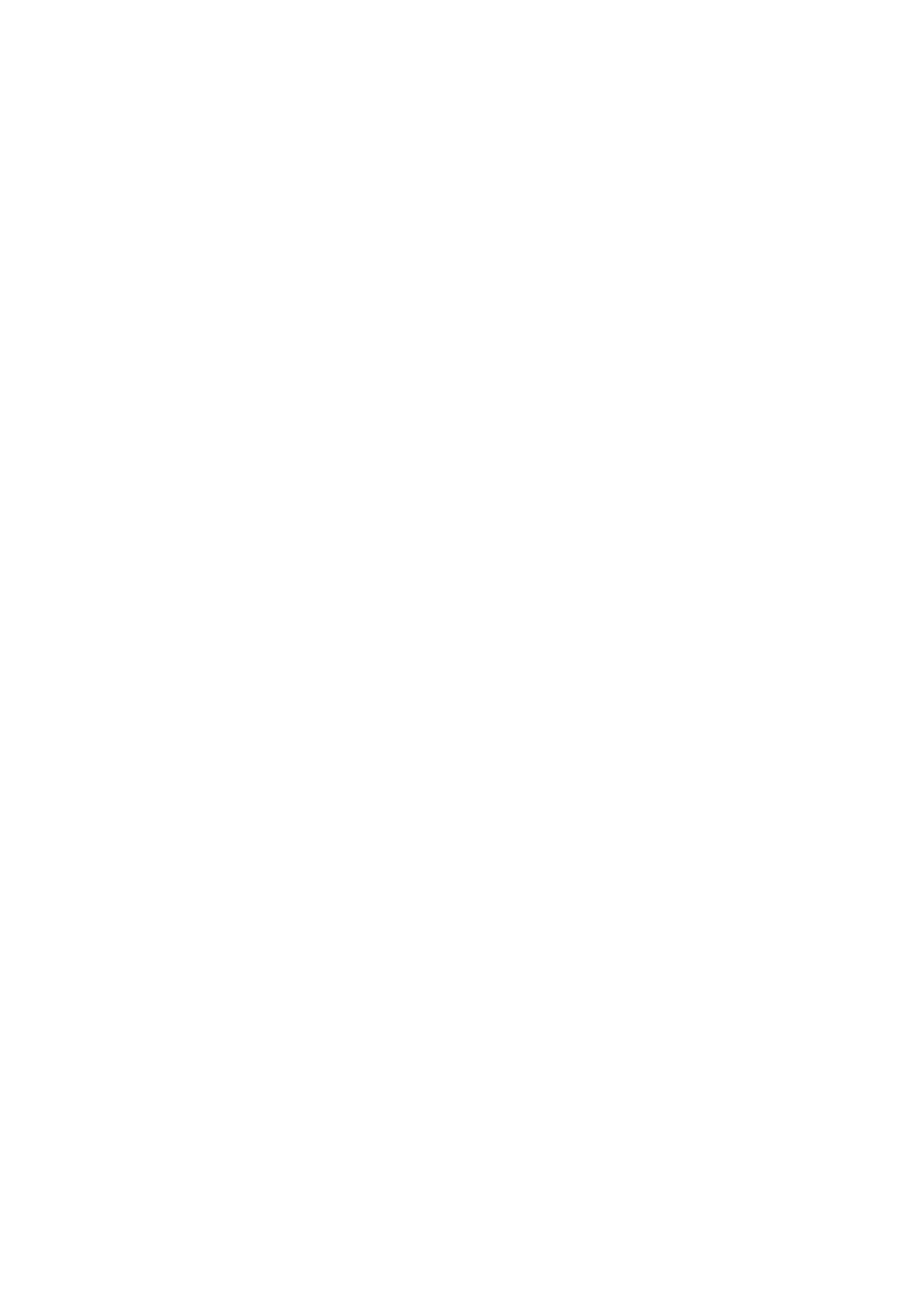

# House of Commons International Development **Committee**

# **Ebola: Responses to a public health emergency**

## **Second Report of Session 2015–16**

*Report, together with formal minutes relating to the report* 

*Ordered by the House of Commons to be printed 12 January 2016* 

> **HC 338**  Published on 19 January 2016 by authority of the House of Commons London: The Stationery Office Limited £0.00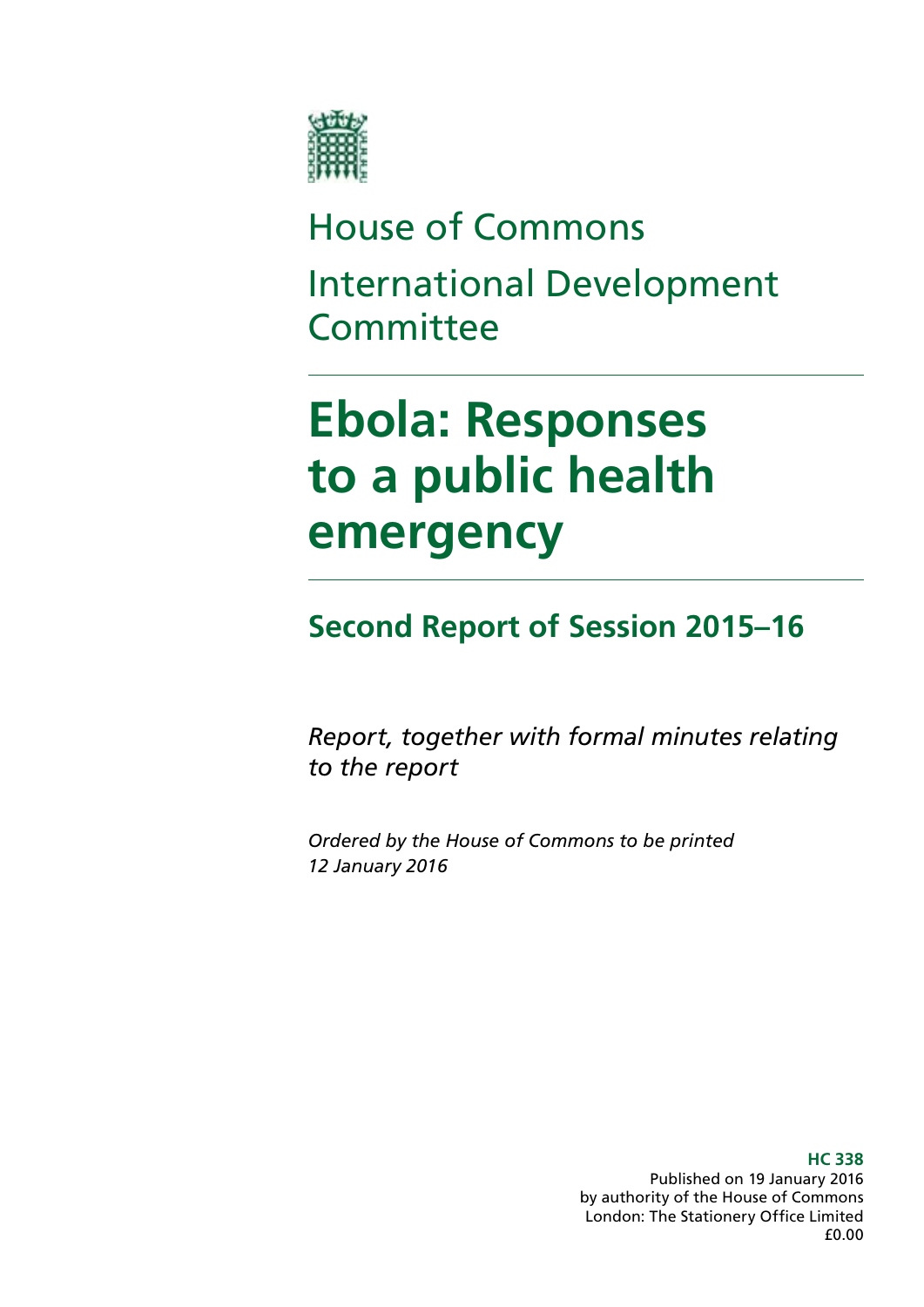#### **International Development Committee**

The International Development Committee is appointed by the House of Commons to examine the expenditure, administration and policy of the Department for International Development and its associated public bodies.

#### **Current membership**

[Stephen Twigg](http://www.parliament.uk/biographies/commons/stephen-twigg/167) (*Labour (Co-op), Liverpool, West Derby*) (Chair) [Fiona Bruce](http://www.parliament.uk/biographies/commons/fiona-bruce/3958) (*Conservative, Congleton*) [Dr Lisa Cameron](http://www.parliament.uk/biographies/commons/dr-lisa-cameron/4412) (*Scottish National Party, East Kilbride, Strathaven and Lesmahagow*) [Mr Nigel Evans](http://www.parliament.uk/biographies/commons/mr-nigel-evans/474) (*Conservative, Ribble Valley*) [Mrs Helen Grant](http://www.parliament.uk/biographies/commons/mrs-helen-grant/4018) (*Conservative, Maidstone and The Weald*) [Fabian Hamilton](http://www.parliament.uk/biographies/commons/fabian-hamilton/415) (*Labour, Leeds North East*) [Pauline Latham](http://www.parliament.uk/biographies/commons/pauline-latham/4025) OBE (*Conservative, Mid Derbyshire*) [Jeremy Lefroy](http://www.parliament.uk/biographies/commons/jeremy-lefroy/4109) (*Conservative, Stafford*) [Wendy Morton](http://www.parliament.uk/biographies/commons/wendy-morton/4358) (*Conservative, Aldridge-Brownhills*) [Albert Owen](http://www.parliament.uk/biographies/commons/albert-owen/1474) (*Labour, Ynys Môn*) [Mr Virendra Sharma](http://www.parliament.uk/biographies/commons/mr-virendra-sharma/1604) (*Labour, Ealing, Southall*)

#### **Powers**

The Committee is one of the departmental select committees, the powers of which are set out in House of Commons Standing Orders, principally in SO No. 152. These are available on the internet via [www.parliament.uk](http://www.parliament.uk).

#### **Publication**

Committee reports are published on the [Committee's website](http://www.parliament.uk/business/committees/committees-a-z/commons-select/international-development-committee/) and by The Stationery Office by Order of the House.

Evidence relating to this report is published on the relevant [inquiry page](http://www.parliament.uk/business/committees/committees-a-z/commons-select/international-development-committee/inquiries/parliament-2015/follow-up-to-the-responses-to-the-ebola-crisis/) of the Committee's website.

#### **Committee staff**

The current staff of the Committee are Sarah Hartwell-Naguib (Clerk), Daniel Whitford (Second Clerk), Steven Ayres, Rachael Cox and Claire Cozens (Committee Specialists), Zac Mead (Senior Committee Assistant), Paul Hampson (Committee Assistant) and Estelle Currie (Media Officer).

#### **Contacts**

All correspondence should be addressed to the Clerk of the International Development Committee, House of Commons, London SW1A 0AA. The telephone number for general enquiries is 020 7219 1223; the Committee's email address is [indcom@parliament.uk](mailto:indcom@parliament.uk)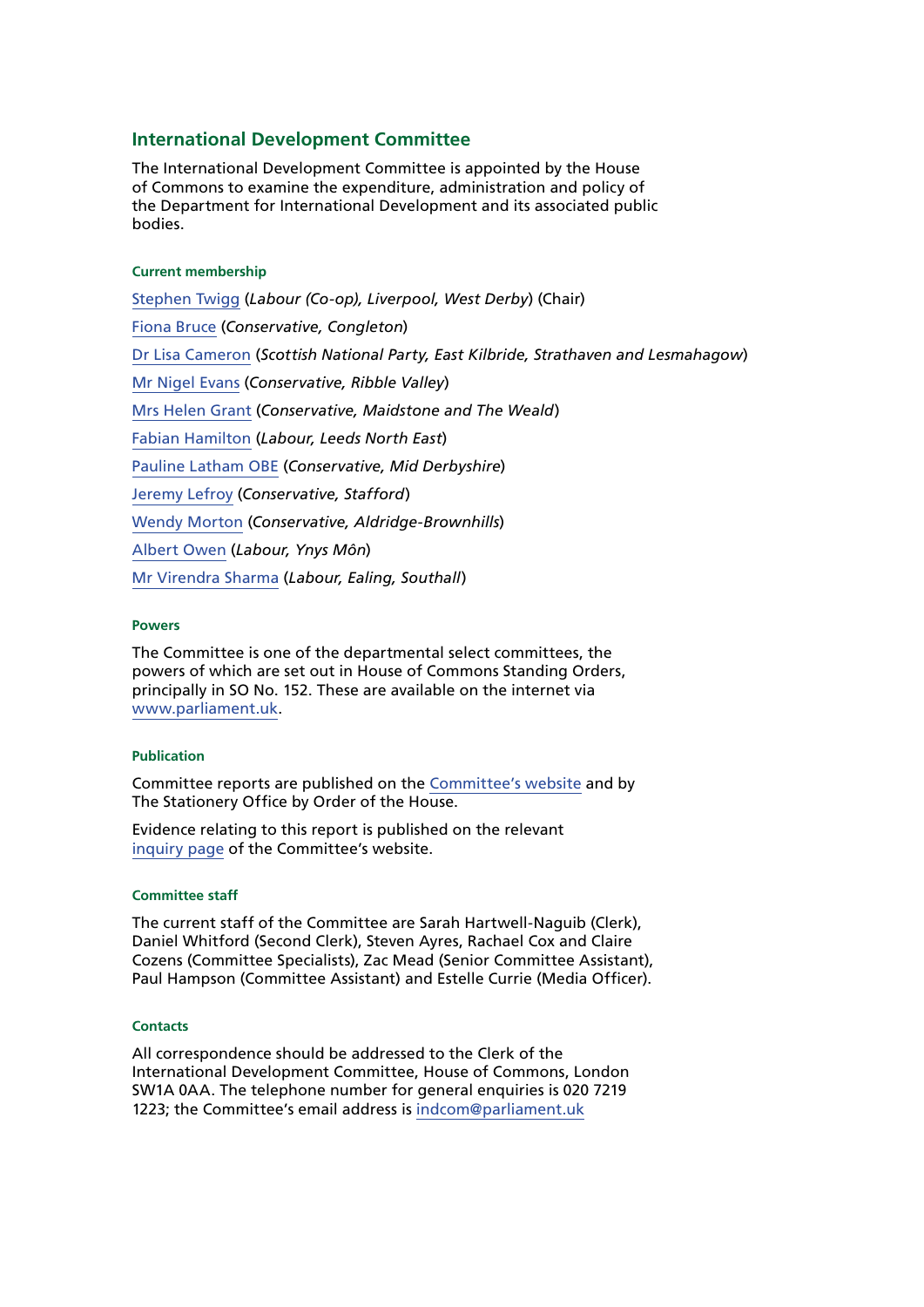## **Contents**

| <b>Summary</b>                         |                                                                  |    |
|----------------------------------------|------------------------------------------------------------------|----|
| 1                                      | <b>Introduction</b>                                              | 4  |
|                                        | Background                                                       | 4  |
|                                        | Our inquiry                                                      | 5  |
|                                        | Relevant Sustainable Development Goals                           | 6  |
| $\overline{\mathbf{2}}$                | DFID's response to the crisis                                    | 7  |
|                                        | DFID's initial response                                          | 7  |
|                                        | The response capacity of DFID and the UK                         | 9  |
|                                        | Community engagement                                             | 11 |
|                                        | Health systems strengthening                                     | 13 |
|                                        | Research and development                                         | 14 |
|                                        | Recovery and rebuilding                                          | 15 |
| 3                                      | The international public health system                           | 17 |
|                                        | The World Health Organization's response                         | 17 |
|                                        | The International Health Regulations                             | 19 |
| 4                                      | <b>Conclusion</b>                                                | 21 |
| <b>Conclusions and recommendations</b> |                                                                  | 22 |
| <b>Formal Minutes</b>                  |                                                                  | 26 |
| <b>Witnesses</b>                       |                                                                  |    |
| <b>Published written evidence</b>      |                                                                  | 28 |
|                                        | List of Reports from the Committee during the current Parliament | 29 |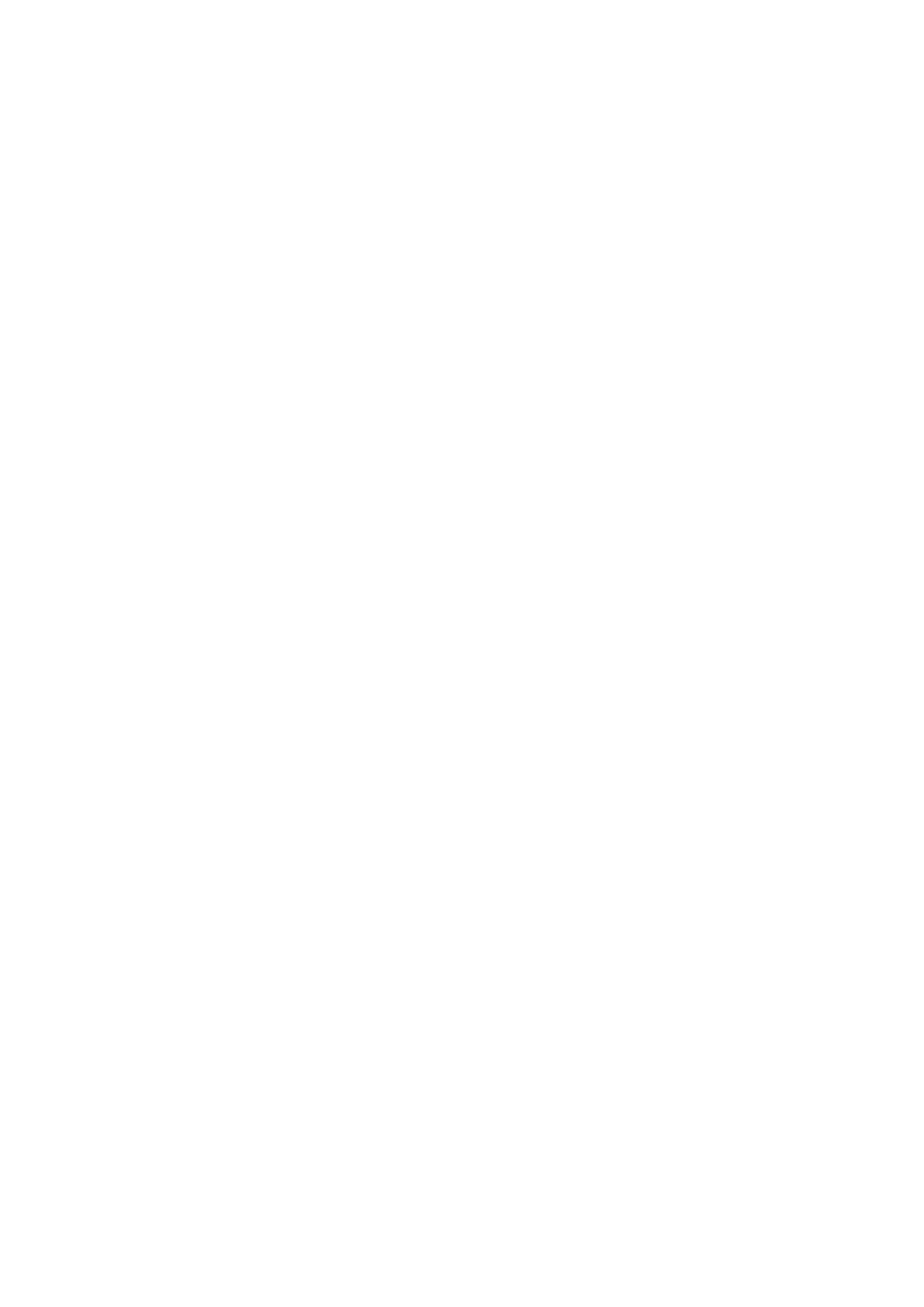### <span id="page-6-0"></span>Summary

The deadliest outbreak of Ebola virus disease in history, and the first to hit epidemic levels, struck the West African countries of Guinea, Liberia and Sierra Leone in 2014, killing 11,315 people. Despite being diagnosed in March 2014, there was a slow initial response to the epidemic. This was attributed by many witnesses to our inquiry to delays in WHO sounding the alarm and declaring a Public Health Emergency of International Concern (PHEIC), something which WHO must carry primary responsibility for. As a result, the international community did not fully mobilise until September, in the wake of the World Health Organization's designation of the outbreak as a Public Health Emergency of International Concern in August. We praise those who risked their lives to bring the epidemic under control and pay tribute to all those who lost their lives in the fight against Ebola.

The Department for International Development (DFID) played a strong leading role in co-ordinating the response in Sierra Leone, but it responded late due to the WHO designation delay and an over-reliance on the international public health system to sound the alarm. Médecins sans Frontières raised serious alarm as early as June 2014. We recommend that DFID in future should be able to react to warnings from a wider range of sources, not just the established international system.

DFID, in collaboration with the Ministry of Defence, Public Health England and the NHS, operated effectively once its response began in earnest. We commend this coordinated response, which represents a fine example of cross-Government working. We nevertheless wish to see improvements in DFID's flexibility, especially in its ability to disburse small amounts of money early on in a crisis when it could be more costeffective.

We were told throughout the inquiry about the importance of community engagement in achieving an effective response. Two significant factors in the spread of the disease were cultural practices, such as unsafe burial, and distrust in the authorities and health sector. We recommend therefore that DFID engage communities earlier in future outbreaks, especially through trusted local, tribal and faith leaders, established voluntary organisations and civil society. DFID could also use anthropologists to facilitate this. Now that the Ebola crisis is over, it is vital that every effort is made to eradicate FGM in Sierra Leone and worldwide.

The Ebola epidemic exposed serious deficiencies in the international public health system. The World Health Organization has acknowledged its shortcomings in dealing with the crisis and that it requires radical reform to improve its outbreak capacity. We agree and urge DFID to lead efforts and make this reform a priority. The International Health Regulations have also been shown to be inadequate. Many countries are not taking their legal obligations under the regulations seriously; and there are differences in understanding over the purpose of the designation of a Public Health Emergency of International Concern. We support the creation of a transparent and clearly understood grading system for public health emergencies.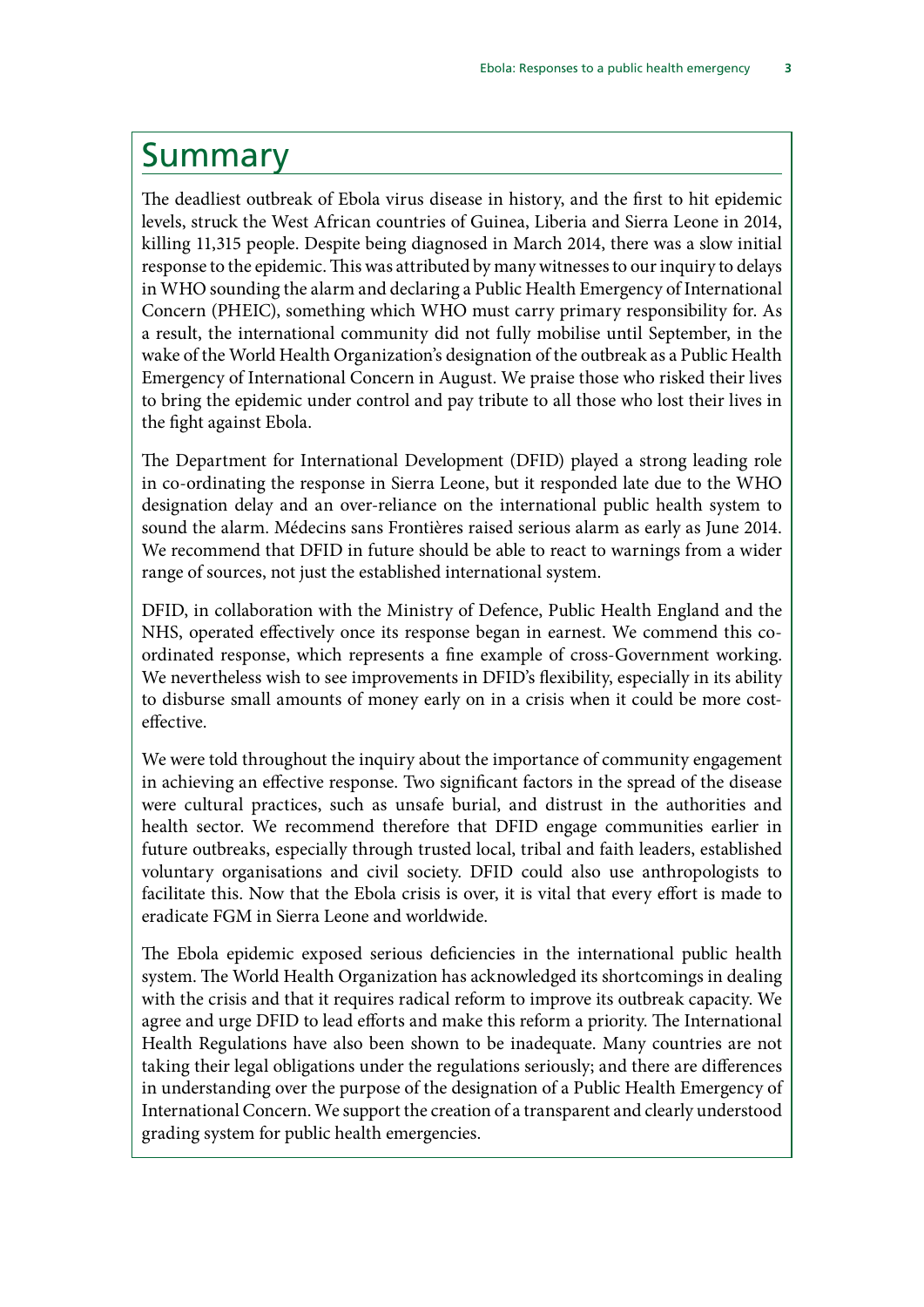# <span id="page-7-0"></span>**1** Introduction

#### **Background**

1. Beginning in late 2013 an epidemic of Ebola virus disease in West Africa, concentrated in Guinea, Sierra Leone and Liberia, infected 28,637 people and caused 11,315 deaths.<sup>1</sup> This was the deadliest outbreak of Ebola in history and the first time that such an outbreak had reached epidemic levels. While nearly all of the reported cases occurred in the three epicentre countries, this was also the most geographically widespread Ebola outbreak in history with a small number of cases reported in seven other countries (Italy, Mali, Nigeria, Senegal, Spain, the United Kingdom, and the United States of America).

**Box 1: Dr Jeremy Farrar, Director, Wellcome Trust speaks about epidemics** 

"The key priority is to appreciate that these will happen with increasing frequency in the new world. Climate change, migration, movement of people, urbanisation, different relationships between humans and animals and the agricultural sector will inevitably mean we have more epidemics. The capacity to spread these around the world at a rate that we have not had before means we will be challenged by them wherever you live in the world, and we have seen that over the last 12 years."

Source: Q19

2. The first case occurred in December 2013 in Guinea, followed by a formal diagnosis and declaration of an outbreak in March 2014. The disease spread to Liberia in late March 2014 but by May the number of new cases being reported each week had dwindled, leading to "a sense that the outbreak had in fact subsided."2 In late May 2014 the first cases were officially reported in Sierra Leone and the number of cases across the region began to surge again. By the middle of June the outbreak had killed 337 people, making it the deadliest in history. On 7 August the World Health Organization formally declared the epidemic a Public Health Emergency of International Concern (PHEIC).

3. The Department for International Development (DFID) committed funding to the frontline response in July 2014, prior to the declaration of a PHEIC, before becoming directly involved in August and rapidly increasing efforts in September. This included the deployment of British military personnel and the building of six Ebola Treatment Centres in response to a UN request that it "take on leadership of the international effort to contain Ebola in Sierra Leone."3 The epidemic peaked in late November 2014 and then steadily declined. Liberia was declared Ebola-free on 9 May 2015, defined by the World Health Organization as 42 days after the last reported case completes treatment, but a small number of new cases were again reported in late June and July. It was again declared Ebola-free on 3 September, but again a small number of new cases emerged in late November. Sierra Leone was declared free of Ebola on 7 November by the World Health Organization; Guinea was declared free of Ebola on 29 December; and Liberia will be declared free of Ebola for a third time on 14 January if no new cases arise, which will mark the end of the outbreak.

<sup>1</sup> World Health Organization, '[Ebola Situation Report - 30 December 2015](http://apps.who.int/ebola/current-situation/ebola-situation-report-30-december-2015)', accessed 31 December 2015

<sup>2</sup> Q49

<sup>3</sup> DFID ([EBO0019\)](http://data.parliament.uk/writtenevidence/committeeevidence.svc/evidencedocument/international-development-committee/ebola-responses-to-a-public-health-emergency/written/21667.pdf) para 8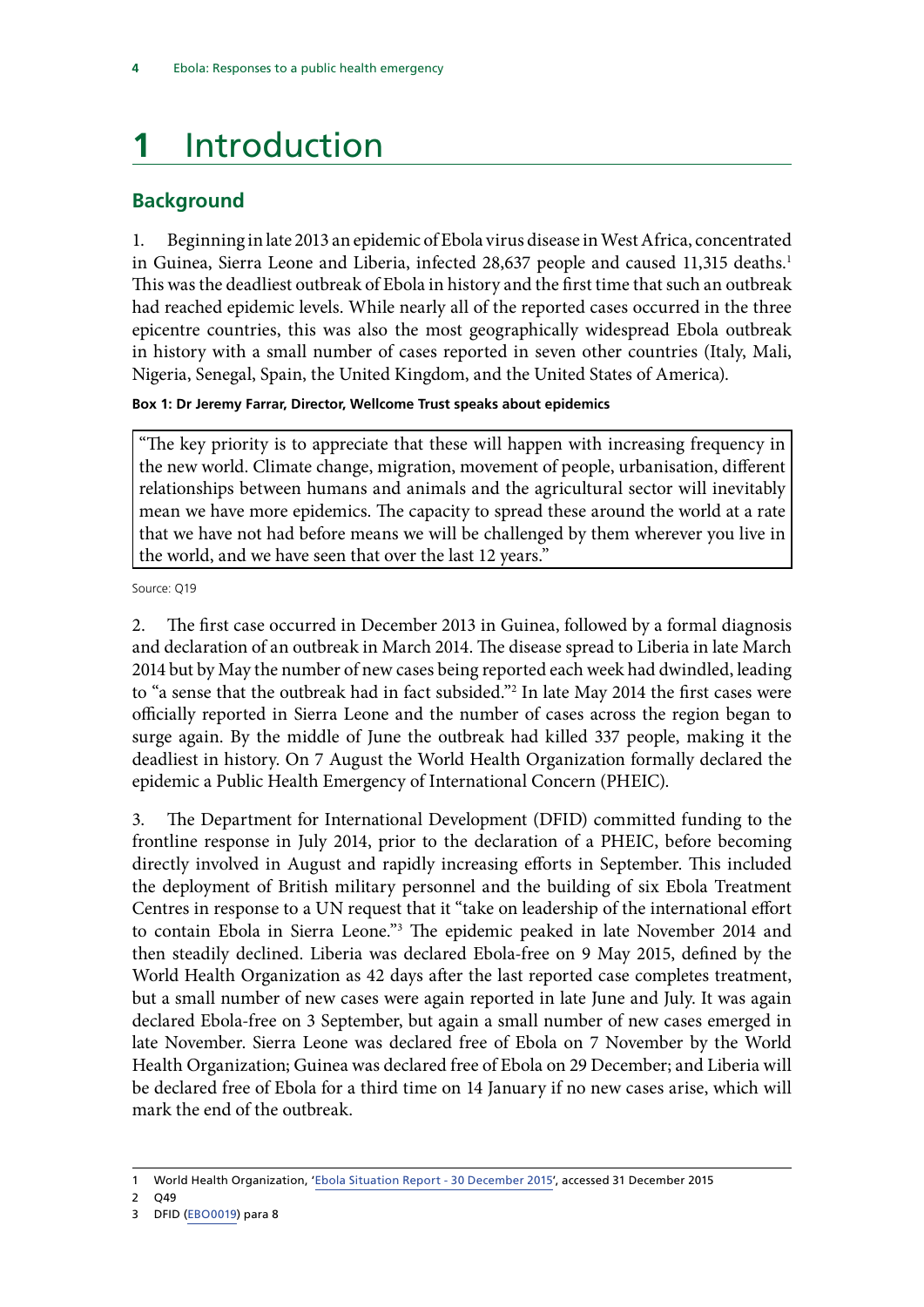<span id="page-8-0"></span>4. We reiterate the previous International Development Committee's commendation of all those who worked to tackle Ebola. We praise those who risked their lives to bring the epidemic under control, including the Sierra Leonean people and UK personnel who volunteered. We also pay tribute to all of those who lost their lives in the fight against Ebola.

#### **Our inquiry**

5. Our predecessor Committee visited Sierra Leone in June 2014, before the full scale of the epidemic was clear, as part of its inquiry into *Recovery and Development in Sierra Leone and Liberia.*4 As a result, and building on its related report on *Strengthening Health*  Systems in Developing Countries,<sup>5</sup> it carried out a short inquiry into *Responses to the Ebola Crisis*. 6 Its report was published in December 2014, commenting on the then-current efforts to bring the epidemic under control. We decided that we should follow-up on that report in order to take stock and determine what lessons had been learned from the outbreak and the response to it. The Science and Technology Committee has also recently inquired into lessons drawn from the Ebola outbreak, in particular "concerning the use of scientific advice in the UK for similar disease outbreak emergencies in future."7 Our report therefore focuses primarily on DFID's role and the international response to the outbreak. We look forward to the publication of their report.

6. We launched our inquiry on 13 July 2015 and asked for written submissions on what lessons had been learnt from the events in Guinea, Liberia and Sierra Leone, specifically with regards to the following terms of reference:

- Timeline of response–what could have been done better and quicker? How can this be prevented from happening again? Does DFID have the capacity to deal with future outbreaks? Is there enough expertise in DFID?
- How did Ebola get to the stage it did, what failed in the three months preceding DFID involvement? What can be done in future to assess and diagnose diseases more rapidly?
- What impact did cultural practices have on the spread of Ebola?
- What can be done to address such issues in the future?
- • What was the decision-making structure between DFID and the MOD? Who was ultimately responsible? Was using the military more efficient than using NGOs? How successful were the setup of the hospitals, how many patients were treated?
- Was all the funding spent? How was it spent? How was it monitored?

<sup>4</sup> International Development Committee, Sixth Report of Session 2014-15, *[Recovery and Development in Sierra Leone](http://www.publications.parliament.uk/pa/cm201415/cmselect/cmintdev/247/247.pdf) [and Liberia](http://www.publications.parliament.uk/pa/cm201415/cmselect/cmintdev/247/247.pdf)*, HC 247

<sup>5</sup> International Development Committee, Fifth Report of Session 2014-15, *[Strengthening Health Systems in Developing](http://www.publications.parliament.uk/pa/cm201415/cmselect/cmintdev/246/246.pdf) [Countries](http://www.publications.parliament.uk/pa/cm201415/cmselect/cmintdev/246/246.pdf)*, HC 246

<sup>6</sup> International Development Committee, Eighth Report of Session 2014-15, *[Responses to the Ebola crisis](http://www.publications.parliament.uk/pa/cm201415/cmselect/cmintdev/876/876.pdf)*, HC 876

<sup>7</sup> House of Commons Science and Technology Committee, '[Science in emergencies: UK lessons from Ebola inquiry](http://www.parliament.uk/business/committees/committees-a-z/commons-select/science-and-technology-committee/inquiries/parliament-2015/science-in-emergencies/)', accessed 31 December 2015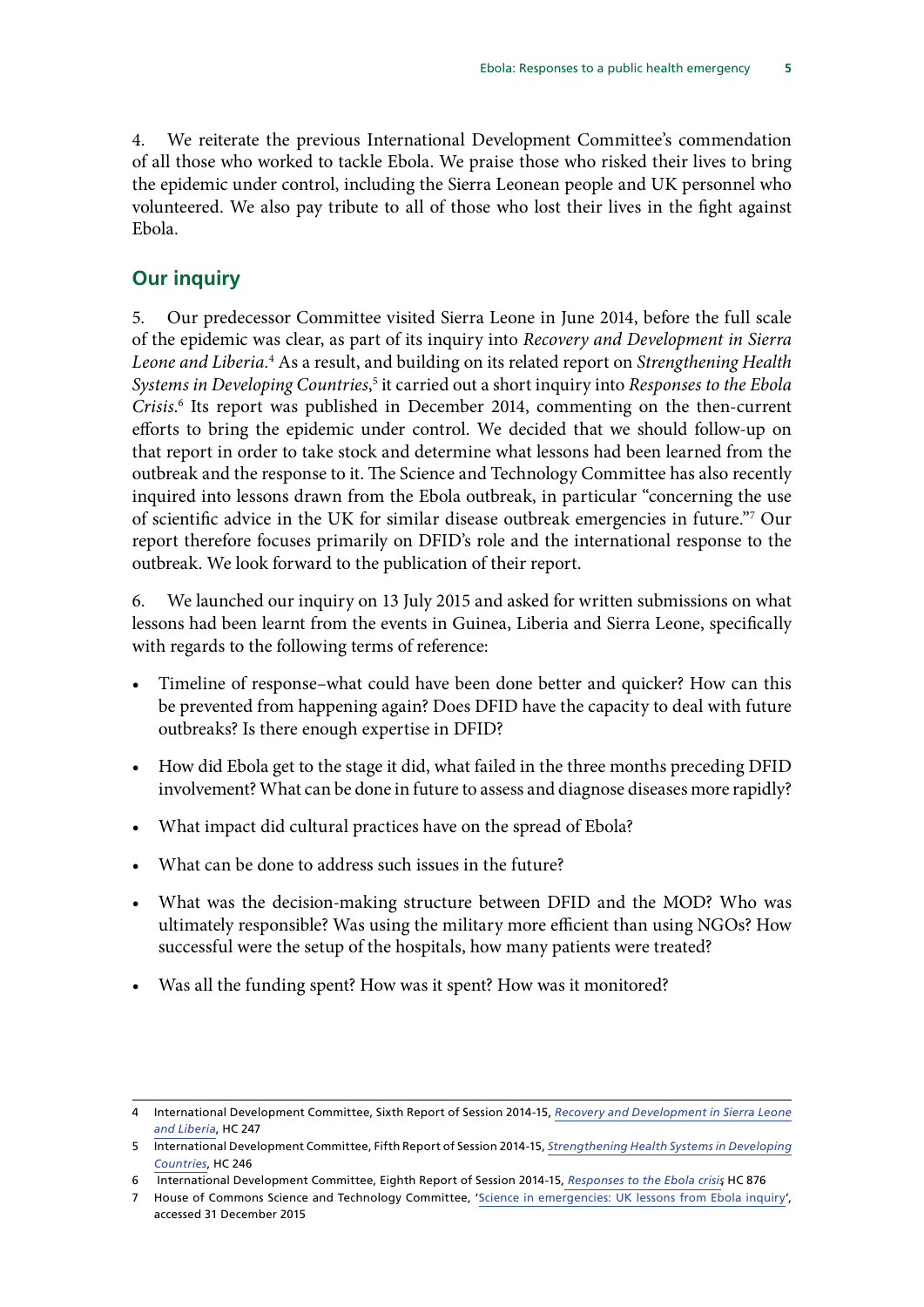- <span id="page-9-0"></span>• How will Sierra Leone recover and rebuild itself? Is there a plan for schools and children who have missed out on a year of education? How will orphaned children who have been left on the streets be reintegrated into communities? Does Sierra Leone need a form of Marshall Plan for reconstruction? What is DFID doing?
- • What is DFID and international community doing to improve the international response for future disease outbreaks? The Committee recommended an urgent review of the WHO, has that happened?
- What is the UK doing on drugs, especially in relation to antimicrobial drug resistance?
- FGM in Sierra Leone came to a halt during the Ebola crisis; how can the practice be prevented from coming back?

#### **Relevant Sustainable Development Goals**

7. The Sustainable Development Goals have been agreed by the international community to provide the foundation for international development over the next 15 years. As such, we will use the Goals as a foundation for our work over this Parliament, to consider how well DFID is performing in its implementation of the Goals. The Goal most relevant to this inquiry is:

- Goal 3—Good health and well-being—Ensure healthy lives and promote well-being for all at all ages.
	- • 3.3–By 2030, end the epidemics of AIDS, tuberculosis, malaria and neglected tropical diseases and combat hepatitis, water-borne diseases and other communicable diseases.
	- 3.8–Achieve universal health coverage, including financial risk protection, access to quality essential health-care services and access to safe, effective, quality and affordable essential medicines and vaccines for all.
	- • 3.c–Substantially increase health financing and the recruitment, development, training and retention of the health workforce in developing countries, especially in least developed countries and small island developing States.
	- 3.d–Strengthen the capacity of all countries, in particular developing countries, for early warning, risk reduction and management of national and global health risks.<sup>8</sup>

<sup>8</sup> United Nations, '[Sustainable Development Goals](https://sustainabledevelopment.un.org/?menu=1300)', accessed 16 December 2015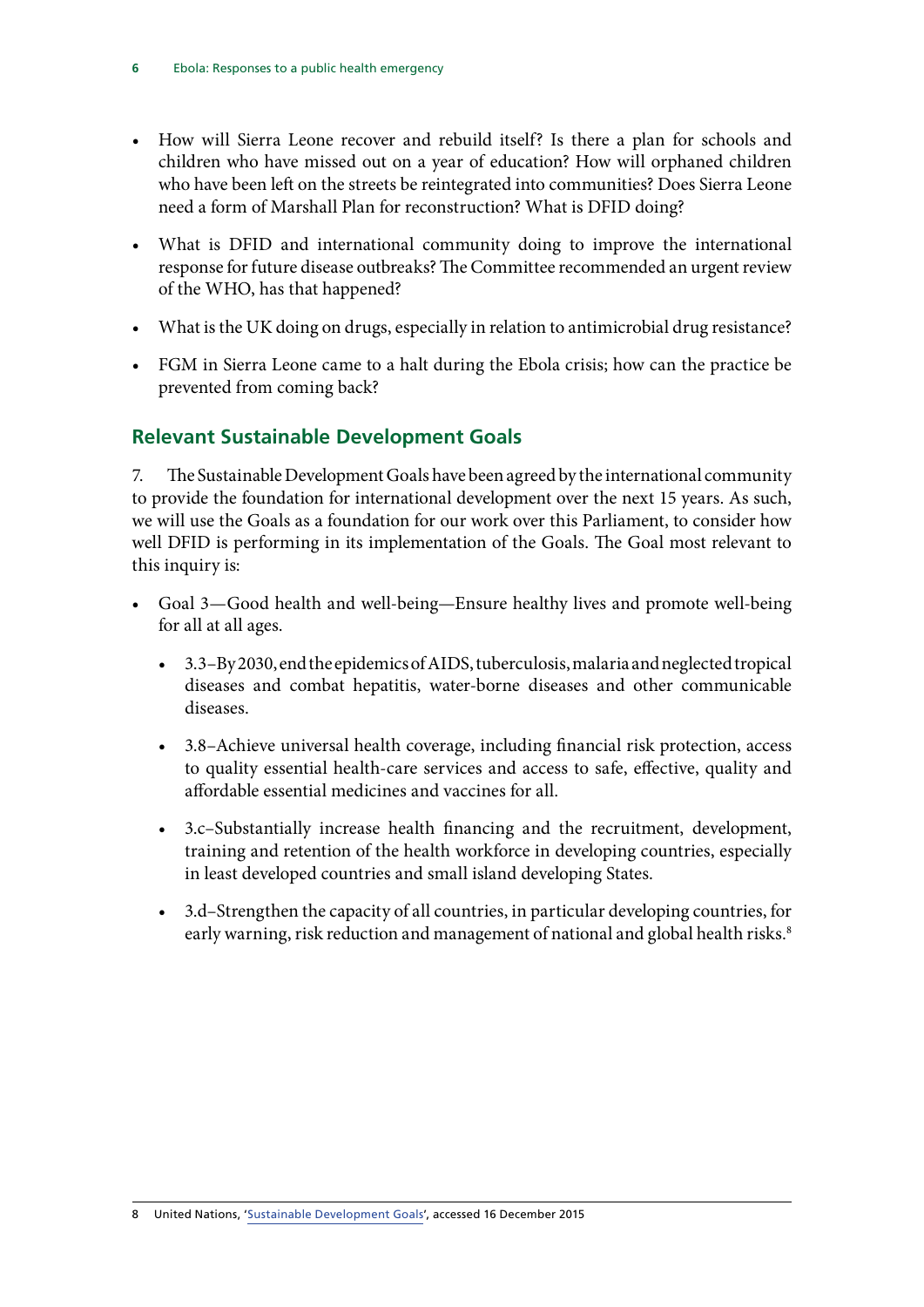## <span id="page-10-0"></span>**2** DFID's response to the crisis

#### **DFID's initial response**

8. Most of the responses to our inquiry agreed that the initial international response to the outbreak (including the UK's) was too slow. Médecins sans Frontières (MSF) told us that, despite its own warnings, "the global alarm was sounded painfully late" and that "a real mobilization effort did not begin until September [2014], resulting in the loss of a critical time window to prevent the epidemic's spread."9 Dr David Nabarro told us, with reference to WHO's approach to the epidemic:

[...] there were certainly problems because eyes were not focused on the Ebola outbreak, particularly in June/July. There were announcements made, but they were not pushed hard enough by the organisation and, in retrospect, all of us feel, if only there had been a louder shouting three months early, the situation would have been much better.<sup>10</sup>

The Wellcome Trust echoed this, noting:

The slow international response was partly the result of a significant delay in the declaration of a 'Public Health Emergency of International Concern' (PHEIC) by the [World Health Organization (WHO)], which was not made until 8 August 2014. However, national governments could have done more to call on the WHO to make such a declaration.<sup>11</sup>

9. In light of MSF's early warnings when it was almost a lone voice, and for which we commend it, we asked Andre Heller Perache of MSF UK when the international community should have mobilised:

[...] even in the early days of the outbreak we had explained that it was the largest outbreak of Ebola that we had ever faced. […] In July, there should have been a massive mobilisation, but, as it stands, it was not really until mid-September that there was an effective mass mobilisation from powerful western Governments, as well as eastern Governments.12

10. Rt Hon Justine Greening MP, Secretary of State for International Development since September 2012, defended the speed of DFID's response:

[...] we did react quickly to the Ebola outbreak. Our initial funding, working with people like MSF, was going on in July, and we were already looking at action on the ground in June, so we did respond quickly. It was right for us, initially, to really push the international system to respond.<sup>13</sup>

<sup>9</sup> Médecins sans Frontières ([EBO0025\)](http://data.parliament.uk/writtenevidence/committeeevidence.svc/evidencedocument/international-development-committee/ebola-responses-to-a-public-health-emergency/written/23409.pdf) para 4

<sup>10</sup> Q49

<sup>11</sup> Wellcome Trust ([EBO0024\)](http://data.parliament.uk/writtenevidence/committeeevidence.svc/evidencedocument/international-development-committee/ebola-responses-to-a-public-health-emergency/written/22898.pdf) para 7

<sup>12</sup> Q2

<sup>13</sup> Q110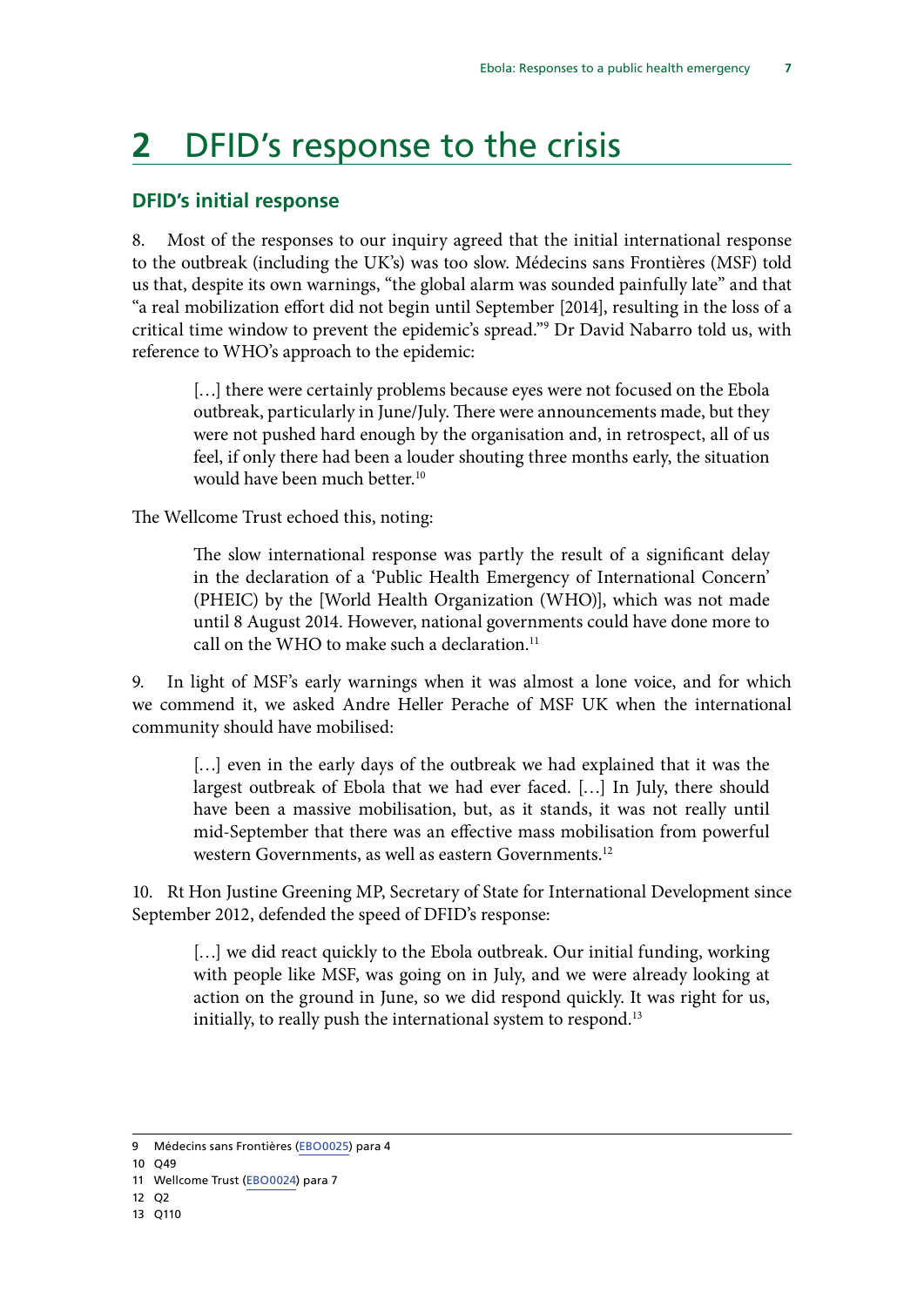11. As evidence to the Committee indicated, "The trigger to UK rapid response activities was the WHO announcement [of a PHEIC]".<sup>14</sup> This announcement politically escalated the crisis, as Dr David Nabarro told us:

At the beginning, there was a sense in DFID that we would do what we could do, where we had capacity to do it, but we would not bend over further, because that would be exposing us and the British to the possibility of things that might not be helpful, and we do not want to make big mistakes. That was the correct response of public servants.

Then the politicians got engaged. It got above the civil servants. It was when Justine Greening and then Philip Hammond and then the Prime Minister, obviously together with others in the upper level of the apparatus, got engaged. It happened very quickly at the beginning of September, stimulated often by bilateral dialogue between, for example, the Prime Minister and the President of the US, or trilateral dialogue involving the Secretary-General of the UN, who spoke to both separately and, on some occasions, jointly. It was then that the position shifted; we will put in a much bigger response, because we appreciate the need to get massively scaled up to get ahead of this geometrical increase in the outbreak. That occurred in the first two weeks of September.<sup>15</sup>

Dr Nabarro went on to say:

Justine Greening took it to the Foreign Secretary. The Foreign Secretary took it to the Prime Minister, and then a different kind of stance was taken. I am massively grateful for this. It is absolutely impossible to find the words to express it. [...] This was good political leadership.<sup>16</sup>

12. When we asked the Secretary of State about what DFID had done to ensure that it could respond more quickly in future, in addition to talking about improved capacity and teams of emergency response staff, she said:

Alongside that, in the region, we are part of an overall WHO effort that is putting in place much better early-warning surveillance and response, and of course that sits alongside broader World Health Organization reform, which is looking at how that organisation can get better than it was at its own emergency response.17

13. Surveillance systems play an important part in catching outbreaks at an early stage in order to respond quickly. The Medical Research Council told us that "improved global surveillance for infections and better shared access to surveillance data would enable stronger more rapid research outputs to be delivered promptly."<sup>18</sup> The Malaria Consortium also emphasised the importance of improving surveillance systems, especially through using communities "in the collection and use of surveillance data".<sup>19</sup> In March 2015, as part of the Budget, the Government announced the Fleming Fund, a £195 million fund to build laboratory capacity, surveillance networks and response capacity in low- and

<sup>14</sup> Medical Research Council [\(EBO0013\)](http://data.parliament.uk/writtenevidence/committeeevidence.svc/evidencedocument/international-development-committee/ebola-responses-to-a-public-health-emergency/written/21649.pdf) page 2

<sup>15</sup> Q60

<sup>16</sup> Q60

<sup>17</sup> Q109

<sup>18</sup> Medical Research Council [\(EBO0013\)](http://data.parliament.uk/writtenevidence/committeeevidence.svc/evidencedocument/international-development-committee/ebola-responses-to-a-public-health-emergency/written/21649.pdf) page 2

<sup>19</sup> Malaria Consortium ([EBO0005](http://data.parliament.uk/writtenevidence/committeeevidence.svc/evidencedocument/international-development-committee/ebola-responses-to-a-public-health-emergency/written/21585.pdf)) para 3.2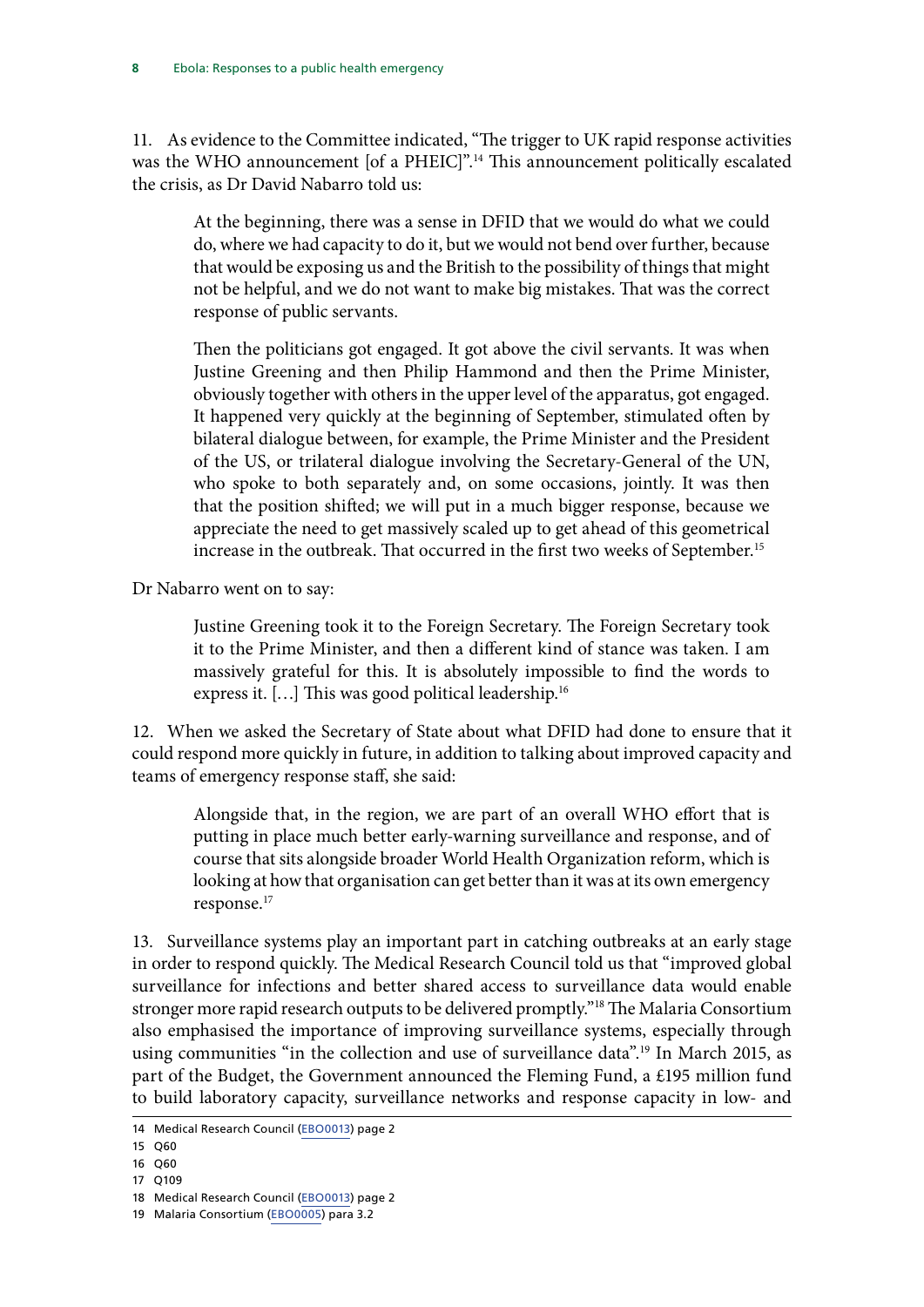<span id="page-12-0"></span>middle-income countries.<sup>20</sup> While the fund's main focus is on antimicrobial resistance, any building of wider surveillance-capacity is encouraging.

14. **As a result of WHO announcing a declaration of a Public Health Emergency of International Concern too late, DFID reacted slowly to early warnings, albeit from a limited number of actors, notably Médecins sans Frontières, that this outbreak of Ebola was on an unprecedented scale. Its initial delay was due to an over-reliance on the existing international public health system to sound the alarm at a political level. Improvements to global surveillance networks are needed and welcome. The fact remains that, in the case of the Ebola epidemic, warnings were given but were not heeded. Had they been heeded, DFID would have been able to respond much faster, as evidence shows from DFID's response after the PHEIC was announced when the UK demonstrated strong and swift political leadership, which we commend. We note that improvements are being made to the international early-warning surveillance and response systems. We are concerned however that DFID is still relying too much on improvements to the international system, without improving its own ability to independently assess international public health risks.** *DFID must ensure that it has the ability to listen and react to information and warnings from a range of sources, not just the World Health Organization, in order to assess the severity of public health and humanitarian emergencies.* 

#### **The response capacity of DFID and the UK**

15. DFID told us that it "drew on its standing humanitarian capacity as well as surging in capability of over 200 surge staff, to respond to the Ebola outbreak", alongside "1,300 military personnel, […] over 150 staff from the National Health Service (NHS) and other agencies co-ordinated by Public Health England (PHE), and over 100 specialists from PHE."21 Health Poverty Action expressed some uncertainty about the expertise of these surge staff, $22$  and the Wellcome Trust similarly had "concerns regarding the lack of expertise of Public Health England to act in affected countries".<sup>23</sup>

16. Despite these concerns, we heard many positive things about the UK response after full mobilisation, including that involvement and coordination of Ministry of Defence, Public Health England and NHS staff was an example of good practice. Dr David Nabarro stated that "It was a superb operation. In particular, it recognised that you need good quality co-ordination at district level."<sup>24</sup> World Vision, from its experience of being actively engaged on the ground teaching safe burial practices, "noted that using the British military has worked well."25 The Wellcome Trust said, "Collaboration in affected countries between DFID, MoD, Department of Health and clinical researchers worked well."26

<sup>20</sup> ["Fleming Fund launched to tackle global problem of drug-resistant infection](http://www.wellcome.ac.uk/News/Media-office/Press-releases/2015/WTP058933.htm)", Wellcome Trust press release, 18 March 2015

<sup>21</sup> DFID ([EBO0019\)](http://data.parliament.uk/writtenevidence/committeeevidence.svc/evidencedocument/international-development-committee/ebola-responses-to-a-public-health-emergency/written/21667.pdf) paras 16 and 13

<sup>22</sup> Health Poverty Action ([EBO0015](http://data.parliament.uk/writtenevidence/committeeevidence.svc/evidencedocument/international-development-committee/ebola-responses-to-a-public-health-emergency/written/21652.pdf)) para 2

<sup>23</sup> Wellcome Trust ([EBO0024\)](http://data.parliament.uk/writtenevidence/committeeevidence.svc/evidencedocument/international-development-committee/ebola-responses-to-a-public-health-emergency/written/22898.pdf) para 29

<sup>24</sup> Q60

<sup>25</sup> World Vision UK [\(EBO0004\)](http://data.parliament.uk/writtenevidence/committeeevidence.svc/evidencedocument/international-development-committee/ebola-responses-to-a-public-health-emergency/written/21582.pdf) para 23

<sup>26</sup> Wellcome Trust ([EBO0024\)](http://data.parliament.uk/writtenevidence/committeeevidence.svc/evidencedocument/international-development-committee/ebola-responses-to-a-public-health-emergency/written/22898.pdf) para 29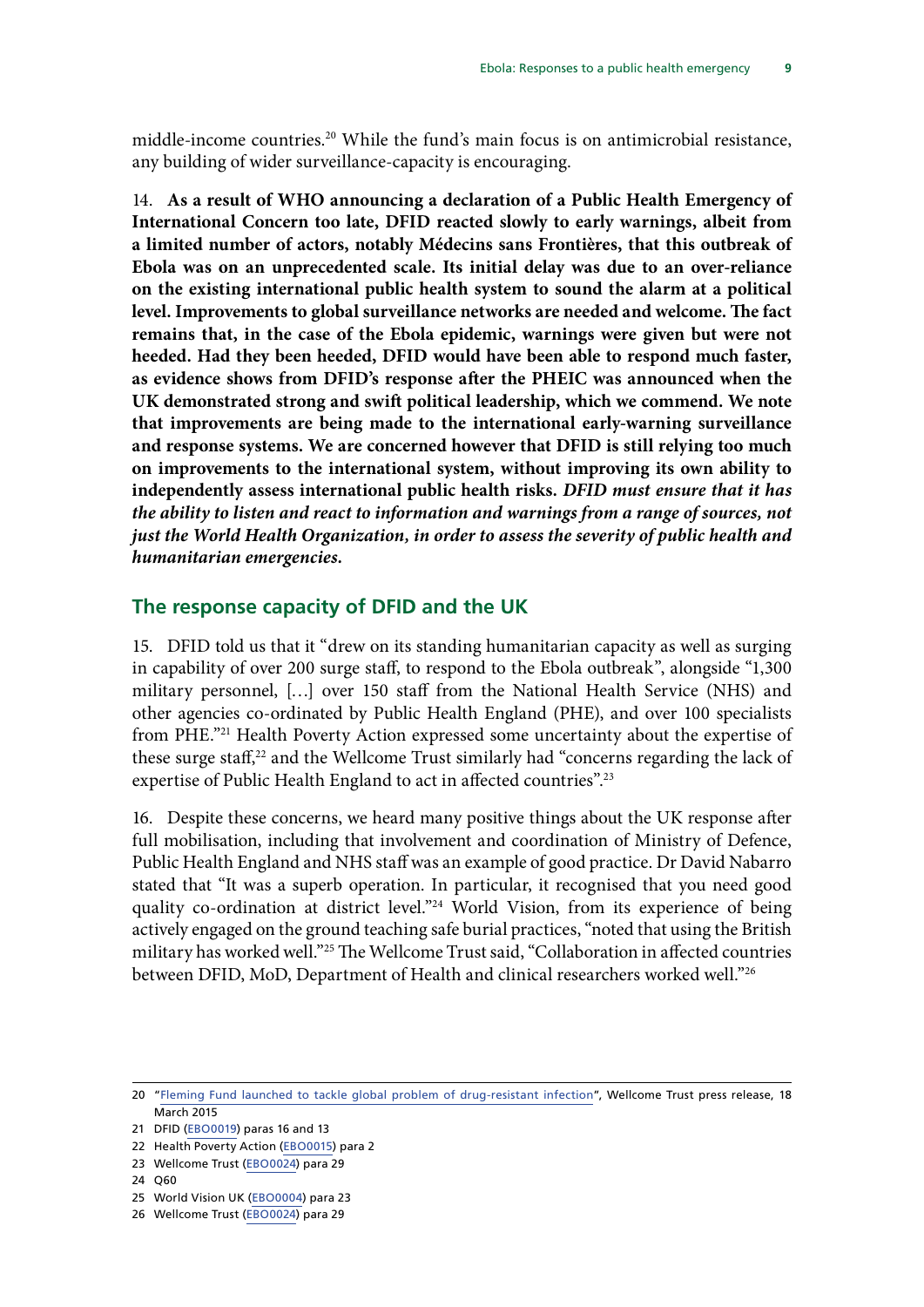17. We asked the Secretary of State about DFID's response capacity, and how it was building on its experience of the epidemic. She told us that the UK Government "have developed three cadres of emergency response staff, who now can respond."27 DFID told us that it "is now working with the Department of Health (DH) to build on the Ebola experience to enable the UK to provide further global leadership on health emergencies",<sup>28</sup> and that the experience has "helped [it] put in place much stronger processes between UK military and DFID".<sup>29</sup> The Secretary of State also assured us that the use of surge staff did not impact on DFID's ordinary operations.<sup>30</sup>

18. **The UK Government should be commended for the way it responded after the declaration of a Public Health Emergency of International Concern. In particular, we applaud all of the staff who worked in Sierra Leone and the region to bring the epidemic under control. The UK's response to the Ebola crisis represents a very good example of cross-Government working, in terms of displaying the advantages of a co-ordinated effort as well as showing how such an effort can be well co-ordinated.** *We welcome DFID's work with other departments to improve the UK's readiness and capacity for future outbreaks and humanitarian emergencies; this work should continue and the lessons and best practice on cross-Government working learned from this response should be disseminated across Government.* 

19. Notwithstanding this praise, we have been told of a small number of issues which arose in DFID's handling of the crisis, relating to the importance of resources being deployed in the right ways and at the right time. An evaluation by the Institute of Development Studies (IDS) of community care centres, which "were set up with beds for the purpose of allowing local people to voluntarily be isolated if they suspected that they had the disease", found that "by the time DFID and its partners had implemented the [community care centres] the outbreak had reached a level whereby the need was greater than beds."<sup>31</sup> While communities "appreciated the care for non-Ebola related health problems that [the community care centres] provided", DFID had ended up dedicating resources in an area where they were no longer best placed.

20. We heard evidence that the reason behind resources not always being best targeted was that prediction models did not account for the effects that engaging communities ultimately had. Annie Wilkinson, one of the researchers involved in the IDS evaluation of community care centres explained:

[...] towards the end of 2014, there were models and predictions saying there would be millions of cases, far above the current capacity for safe isolation. One response to that was to put a lot of money into building medical facilities. […] But what those models did not show was how instrumental local organisation, local learning and responses and behaviour change were going to be.<sup>32</sup>

Professor John Edmunds added that, therefore, more flexibility within DFID "unquestionably needs to happen. You discussed earlier about treatment centre beds being built long after the epidemic had passed. […] It would have been better, in some instances,

- 29 Q120
- 30 Q115

32 Q21

<sup>27</sup> Q109

<sup>28</sup> DFID ([EBO0019\)](http://data.parliament.uk/writtenevidence/committeeevidence.svc/evidencedocument/international-development-committee/ebola-responses-to-a-public-health-emergency/written/21667.pdf) para 19

<sup>31</sup> Institute of Development Studies ([EBO0001](http://data.parliament.uk/writtenevidence/committeeevidence.svc/evidencedocument/international-development-committee/ebola-responses-to-a-public-health-emergency/written/21202.pdf)) para 2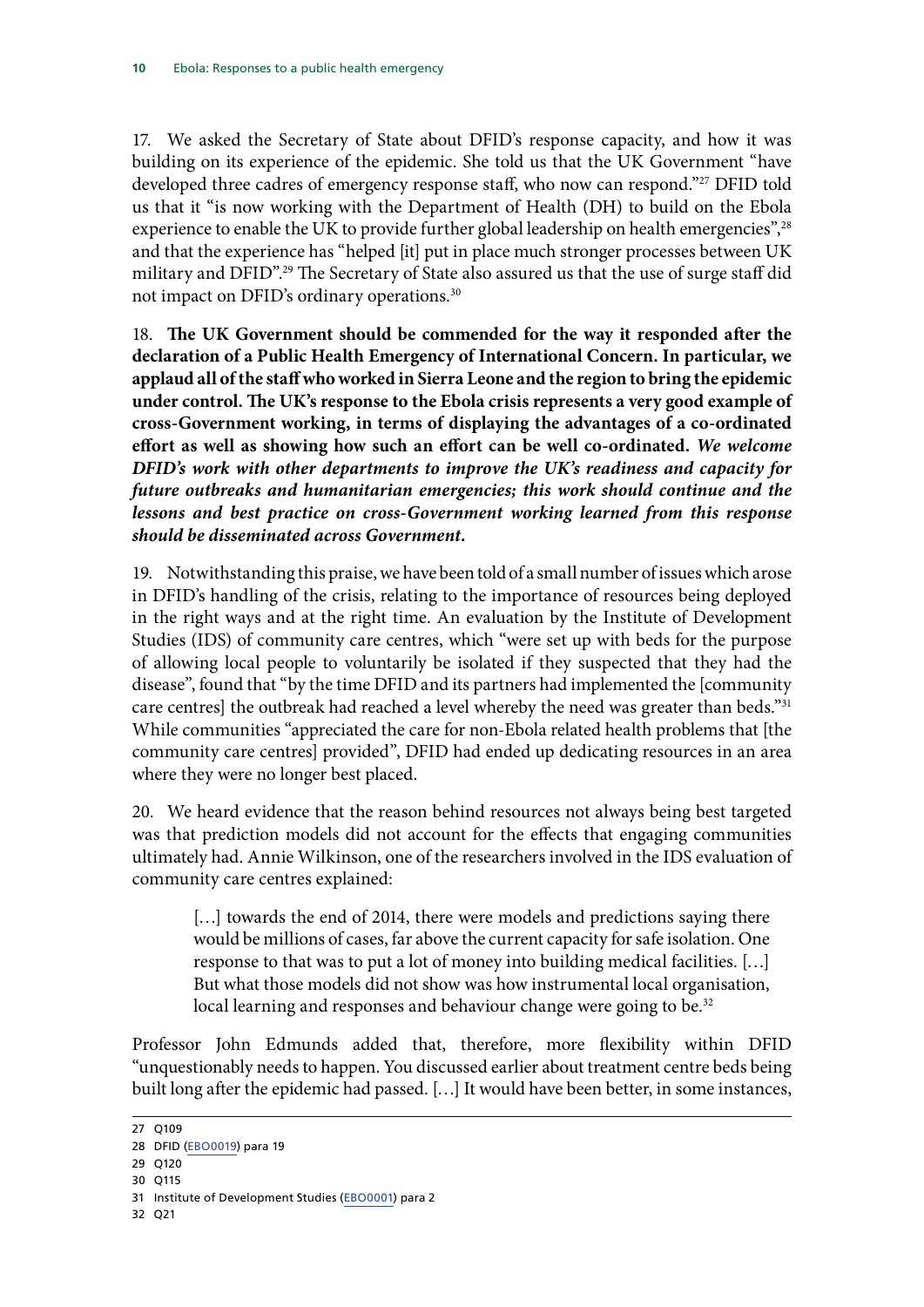<span id="page-14-0"></span>though not very many […] it would have been better to do something else. Some flexible funding is essential."33

21. A similar issue involved attempts to get small amounts of funding for early efforts to bring the outbreak under control. Dr Oliver Johnson told us about difficulties he had had in June 2014, when he requested £7,500 from DFID for eight isolation units. He said, "I could not get a penny from the British Government, despite repeatedly asking. I could not get £7,500. If I had been able to do that, that would have had the impact of hundreds of thousands of pounds later on."34

22. **A recurring theme in our scrutiny of DFID is the difficulty it has in disbursing and managing small amounts of money. This issue was present at the start of the Ebola epidemic and may have hampered some early efforts to tackle the disease. Evidence suggests that small amounts of money disbursed at the start of a crisis, in order to bring that crisis under control quickly, can be very effective. In general small early interventions will deliver good value for money and can reduce the amount of money required further down the line. In contrast, a response that is playing catch-up is very likely to cost more.** *DFID should ensure that it can operate more flexibly to respond to rapidly changing circumstances, including developing a mechanism to allow country offices to authorise the spending of small amounts of money without fear of negative consequences. This should apply not only during crises, and should involve devising easier means for applications to DFID to be made for smaller sums.* 

#### **Community engagement**

23. Much of the evidence we received suggested that cultural practices in the affected countries played a large role in the spread of Ebola and the scale of the epidemic. Ritual burial practices, including of the victims of the disease, involved physical contact with the deceased when bodies were still highly contagious. This made teaching safe burial practices a vital aspect of the response.35 All three of the epicentre countries were affected by conflicts in recent history. Save the Children said, in relation to Sierra Leone, "Although the civil war ended 12 years ago, there are still high levels of post-conflict distrust in the authorities and in health services".36 This led to a high reliance on traditional healers and drug peddlers instead of the conventional health services which response efforts focused on.37 The Royal College of Paediatrics and Child Health called the impact of these cultural practices on the spread of the disease "significant".38

24. Levels of distrust did not only flow in one direction; in some cases responders also mistrusted local communities. The Institute of Development Studies wrote in its submission:

One of the main issues connected to cultural practices during the Ebola crisis was trust, or distrust between the medical response teams and local authority and community institutions and vice versa. Just as local populations have their

<sup>33</sup> Q33 [Professor John Edmunds]

<sup>34</sup> Q33 [Dr Oliver Johnson]

<sup>35</sup> DFID ([EBO0019\)](http://data.parliament.uk/writtenevidence/committeeevidence.svc/evidencedocument/international-development-committee/ebola-responses-to-a-public-health-emergency/written/21667.pdf) para 25

<sup>36</sup> Save the Children [\(EBO0014\)](http://data.parliament.uk/writtenevidence/committeeevidence.svc/evidencedocument/international-development-committee/ebola-responses-to-a-public-health-emergency/written/21650.pdf) para 4.3

<sup>37</sup> Overseas Development Institute [\(EBO0009\)](http://data.parliament.uk/writtenevidence/committeeevidence.svc/evidencedocument/international-development-committee/ebola-responses-to-a-public-health-emergency/written/21613.pdf) para 13

<sup>38</sup> Royal College of Paediatrics and Child Health [\(EBO0002\)](http://data.parliament.uk/writtenevidence/committeeevidence.svc/evidencedocument/international-development-committee/ebola-responses-to-a-public-health-emergency/written/21494.pdf) page 3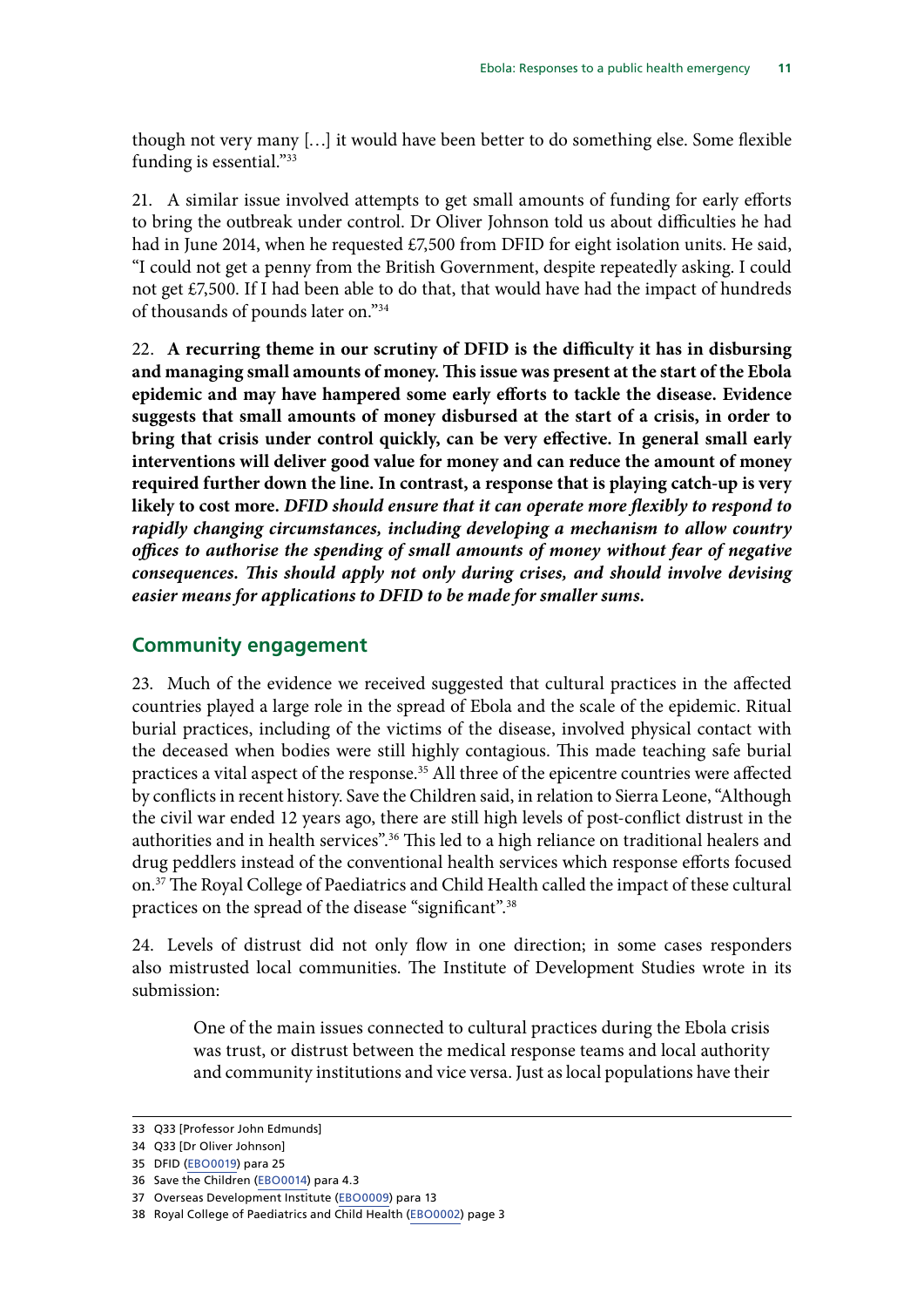own understandings of, and don't trust hospitals and biomedical approaches; so medical response teams have their views of, and don't trust 'culture', community institutions and local authority.39

Dr Oliver Johnson said, "I agree that there was a real sense of communities being a blockage, which at times I probably shared. It was unhelpful, and that is an important little learning."40

25. Now that the Ebola crisis is over, it is vital that every effort is made to eradicate FGM in Sierra Leone and worldwide. As the Secretary of State told us:

Having said that, there are other areas, actually, where in its own way Ebola unlocked some progress: for example on FGM, where we saw FGM largely stop during the Ebola crisis. Sierra Leone has now signed the Maputo Protocol. It is the final country in West Africa to do that, and of course we are very keen to now work with Sierra Leone to keep that progress in place.<sup>41</sup>

26. As a result of these factors, much of the evidence we received has emphasised the importance that community engagement played in eventually tackling the outbreak. The All-Party Parliamentary Group on Africa submitted written evidence to us based on its own inquiry into community-led approaches to health systems strengthening and lessons from the Ebola outbreak. It found that, "due to the complexity of coordinating international aid, especially during a crisis, the support of bottom-up capabilities is often overlooked by governments".<sup>42</sup> The APPG called for "DFID and the wider development and humanitarian sectors to put community ownership at the centre of response efforts during health crises, and more broadly of health systems, as a critical component of health systems strengthening."43 Christian Aid agreed, "More involvement of communities at the beginning of the response would have reduced their fear of ambulances, protective suits and health facilities, and would have mitigated the effects of Ebola."44

27. One aspect of community engagement which has been highlighted to us is the opportunities presented by engaging with faith leaders in countries affected by crises. A joint submission by CAFOD, Christian Aid, Islamic Relief and Tearfund noted, "Once evidence emerged that traditional and religious beliefs and practices were a significant contributory factor to the spread of the Ebola virus, attention by responding agencies rapidly turned towards understanding faith teaching and engaging with faith leaders as mobilisers."45 The ReBUILD Research Programme Consortium contrasted earlier Ebola outbreaks in Nigeria and DR Congo, which were more effectively controlled, with the recent epidemic, and told us, "The faith based sector has also been identified as a key resource that has enabled effective response to Ebola outbreaks in DRC."46

28. We heard calls for the use of social scientists and anthropological expertise to inform how best to engage with communities in an outbreak. The Wellcome Trust funded the Ebola response anthropology platform with DFID, which used social scientists to help develop the

<sup>39</sup> Institute of Development Studies ([EBO0001](http://data.parliament.uk/writtenevidence/committeeevidence.svc/evidencedocument/international-development-committee/ebola-responses-to-a-public-health-emergency/written/21202.pdf)) para 3

<sup>40</sup> Q32

<sup>41</sup> Q112

<sup>42</sup> Africa All-Party Parliamentary Group [\(EBO0022\)](http://data.parliament.uk/writtenevidence/committeeevidence.svc/evidencedocument/international-development-committee/ebola-responses-to-a-public-health-emergency/written/21838.pdf) para-4

<sup>43</sup> Africa All-Party Parliamentary Group [\(EBO0022\)](http://data.parliament.uk/writtenevidence/committeeevidence.svc/evidencedocument/international-development-committee/ebola-responses-to-a-public-health-emergency/written/21838.pdf) para-5

<sup>44</sup> Christian Aid ([EBO0006\)](http://data.parliament.uk/writtenevidence/committeeevidence.svc/evidencedocument/international-development-committee/ebola-responses-to-a-public-health-emergency/written/21608.pdf) para 4.6

<sup>45</sup> CAFOD, Christian Aid, Islamic Relief and Tearfund [\(EBO0011](http://data.parliament.uk/writtenevidence/committeeevidence.svc/evidencedocument/international-development-committee/ebola-responses-to-a-public-health-emergency/written/21633.pdf)) para 3.1

<sup>46</sup> ReBUILD Research Programme Consortium ([EBO0017\)](http://data.parliament.uk/writtenevidence/committeeevidence.svc/evidencedocument/international-development-committee/ebola-responses-to-a-public-health-emergency/written/21657.pdf) para 9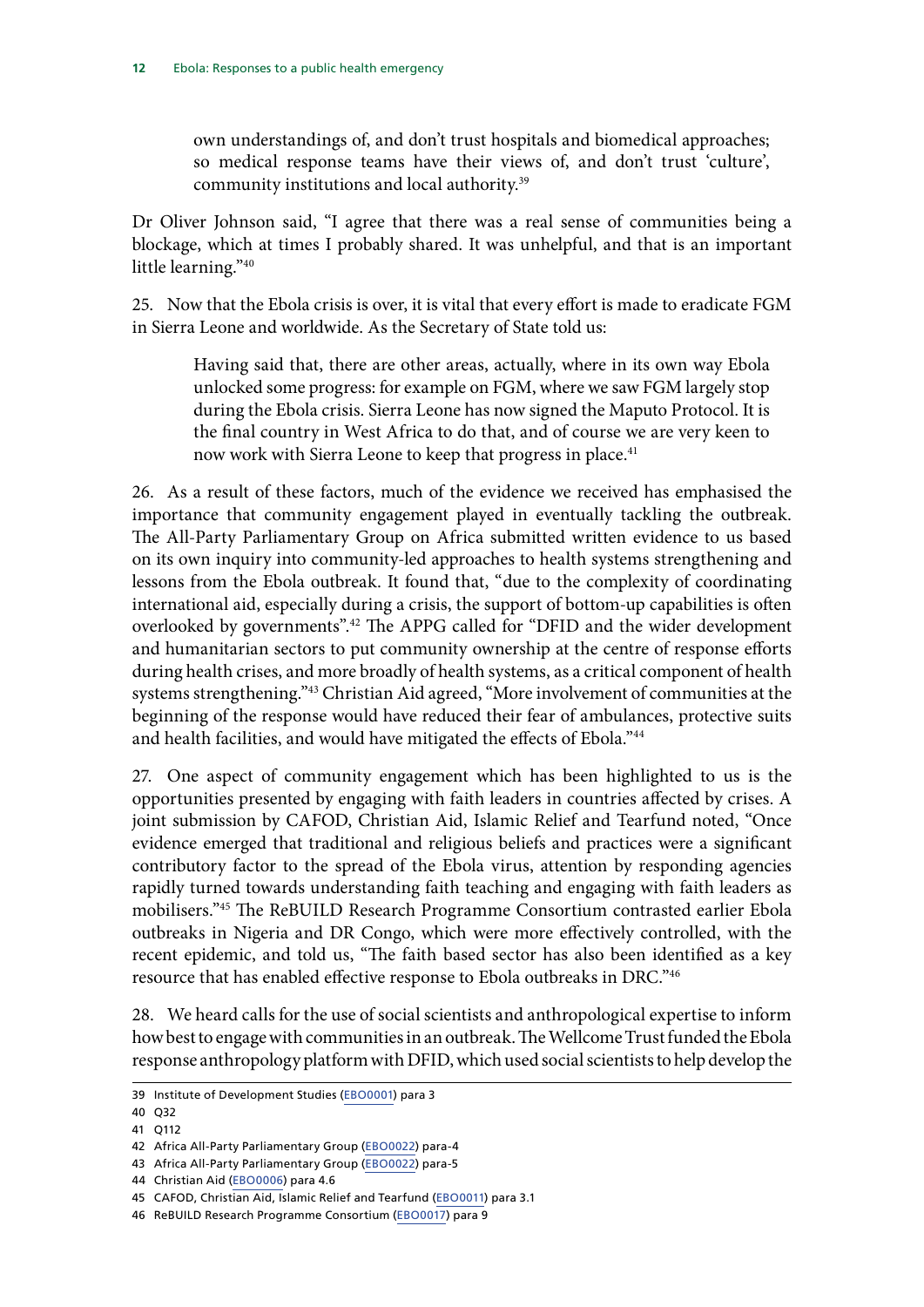<span id="page-16-0"></span>response, and emphasised, "The importance of sociological and anthropological support in the epidemic cannot be underestimated."47 The Africa APPG echoed calls for greater use of anthropological expertise in order to better understand cultural practices, how they affected the spread of the disease, and how to engage communities, "The inclusion of social science expertise was especially crucial given the breakdown of trust between communities and health systems."48

29. **Engaging communities early is vital to responding to a public health emergency. It is unhelpful just to see cultural practices as a barrier to tackling an outbreak, as this can foster distrust between medical professionals and communities. Local and faith leaders can provide a valuable avenue for spreading important public health information and good practices.** *In future outbreak responses, DFID must engage communities early and build community engagement into the fundamentals of its response. To assist with this, DFID should build its anthropological capacity and work with anthropologists in its work on strengthening health systems and on outbreak response. This would help it better understand the ways that people access and comprehend health services, so that it can build appropriately. To further facilitate this, DFID should also work more closely with local civil society and voluntary organisations, many of whom have longestablished relationships with local communities over many years.* 

#### **Health systems strengthening**

30. Another major factor in the Ebola outbreak reaching an unprecedented scale, identified by most of the evidence we received, was the weak state of the health systems in the affected countries. Dr Oliver Johnson told us that, "with the structures that the Ebola response inherited in the country, it was a very bad starting place in terms of how fragmented the health system was and some of the structures around that."49 Christian Aid said, "The system was therefore unable to cope with the enormous pressure placed upon it by the Ebola outbreak."50 The Tropical Health & Education Trust wrote in its submission that responses to the epidemic "highlight the important task of building resilience into health systems for the longer term."51

31. Witnesses also warned against health systems strengthening purely for health security, and argued for a more balanced approach directed at good health in local communities. The Sustainable Development Goals contain a goal focused on good health and well-being, including a target to achieve universal health coverage, showing the importance which the international community places on this. Andre Heller Perache of MSF emphasised this purpose:

Again, what I worry about sometimes, when we talk about looking forward, is health being subordinated to economic development or now to health security as well, which is more about our health than it is about their health. We should really focus on health for the sake of itself and building that infrastructure strongly.<sup>52</sup>

50 Christian Aid ([EBO0006\)](http://data.parliament.uk/writtenevidence/committeeevidence.svc/evidencedocument/international-development-committee/ebola-responses-to-a-public-health-emergency/written/21608.pdf) para 4.3

52 Q27

<sup>47</sup> Wellcome Trust ([EBO0024\)](http://data.parliament.uk/writtenevidence/committeeevidence.svc/evidencedocument/international-development-committee/ebola-responses-to-a-public-health-emergency/written/22898.pdf) para 25

<sup>48</sup> Africa All-Party Parliamentary Group [\(EBO0022\)](http://data.parliament.uk/writtenevidence/committeeevidence.svc/evidencedocument/international-development-committee/ebola-responses-to-a-public-health-emergency/written/21838.pdf) para 32

 49 Q33

<sup>51</sup> The Tropical Health & Education Trust [\(EBO0012\)](http://data.parliament.uk/writtenevidence/committeeevidence.svc/evidencedocument/international-development-committee/ebola-responses-to-a-public-health-emergency/written/21634.pdf) page 1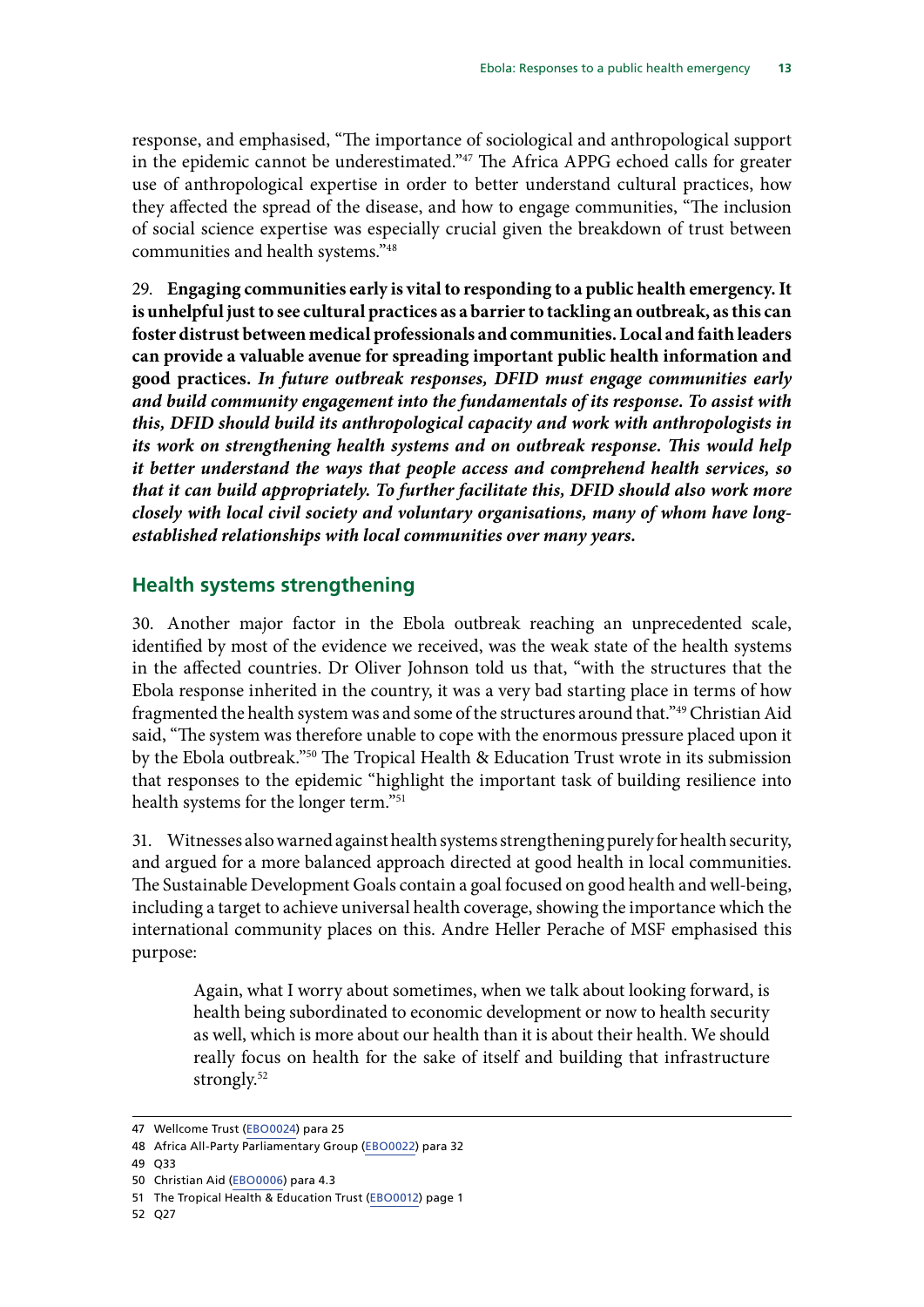<span id="page-17-0"></span>32. We were told that the way that countries build health systems needs to improve and be smarter, and that countries need to take ownership of and prioritise investment in health systems strengthening. The Overseas Development Institute, in its submission, focused on capacity-building as part of health systems strengthening. It criticised the current method of capacity-building as being "practiced in a narrow, technical way which ignores the capacity of systems, the human face of service delivery, and the complexities of seemingly simple change processes." As a result it said that "the delivery of quality services demands a smarter model of capacity-building that is both people-centred and systemically aware." This would not only include greater community engagement, which we discussed earlier, but would also require "engagement with the complexity of how the health system actually functions."53

33. In addition to the evidence we heard on the need for health system capacity building, we were told of the dramatic impact the crisis had on existing health services. Save the Children noted, "In Sierra Leone, coverage of the measles vaccine has fallen by 20% across the country in a year. There was a surge in measles cases in affected countries–three to four times more than in the previous year."54 Dr Oliver Johnson said, "We are still working out some of the data on excess mortality—the number of extra deaths there were—because of Ebola from things like malaria or surgical problems, but it seems to have been significant. I would not be surprised if it was greater than the burden of Ebola itself."55

34. **Weak health systems in the affected countries were a major factor in the rapid spread of Ebola. Robust health systems do not just allow for better control of an outbreak, but also for better treatment of more conventional illnesses, minimising the overall effect. The importance of a broad approach of building quality health systems for the sake of good health itself is recognised in the Sustainable Development Goals.** *Health systems strengthening should form a core part of recovery efforts in the affected countries. DFID should use its position as a world leader on health systems strengthening to ensure that this is the case and to press for affected countries themselves to invest in and take ownership of improving their health systems. It should push for an intelligent approach to implementation of Sustainable Development Goal 3 which focuses on building robust health systems, taking into account how those systems work as a whole and how people access those services, and share its expertise in this area with other countries and partners to maintain that focus.* 

#### **Research and development**

35. A vaccine for Ebola is currently being trialled, with early results showing it to be highly effective.<sup>56</sup> ActionAid UK stated that "if there had been a vaccine or medicine for Ebola in 2014, it would have been possible for the affected countries to stop the epidemic in its tracks. [… Drug and vaccine trials were fast tracked only] once it was clear that an epidemic was out of control."57 GSK echoed the criticism that Ebola was a neglected disease: "Behind many of these factors [contributing to the scale of the outbreak] is the reality that Ebola had not been identified as a disease requiring priority action by the international

57 ActionAid UK ([EBO0010](http://data.parliament.uk/writtenevidence/committeeevidence.svc/evidencedocument/international-development-committee/ebola-responses-to-a-public-health-emergency/written/21630.pdf)) paras 5 and 8

<sup>53</sup> Overseas Development Institute [\(EBO0009\)](http://data.parliament.uk/writtenevidence/committeeevidence.svc/evidencedocument/international-development-committee/ebola-responses-to-a-public-health-emergency/written/21613.pdf)

<sup>54</sup> Save the Children [\(EBO0014\)](http://data.parliament.uk/writtenevidence/committeeevidence.svc/evidencedocument/international-development-committee/ebola-responses-to-a-public-health-emergency/written/21650.pdf) para 3.4

<sup>55</sup> Q40

<sup>56 &</sup>quot;[World on the verge of an effective Ebola vaccine](http://www.who.int/mediacentre/news/releases/2015/effective-ebola-vaccine/en/)", World Health Organization press release, 31 July 2015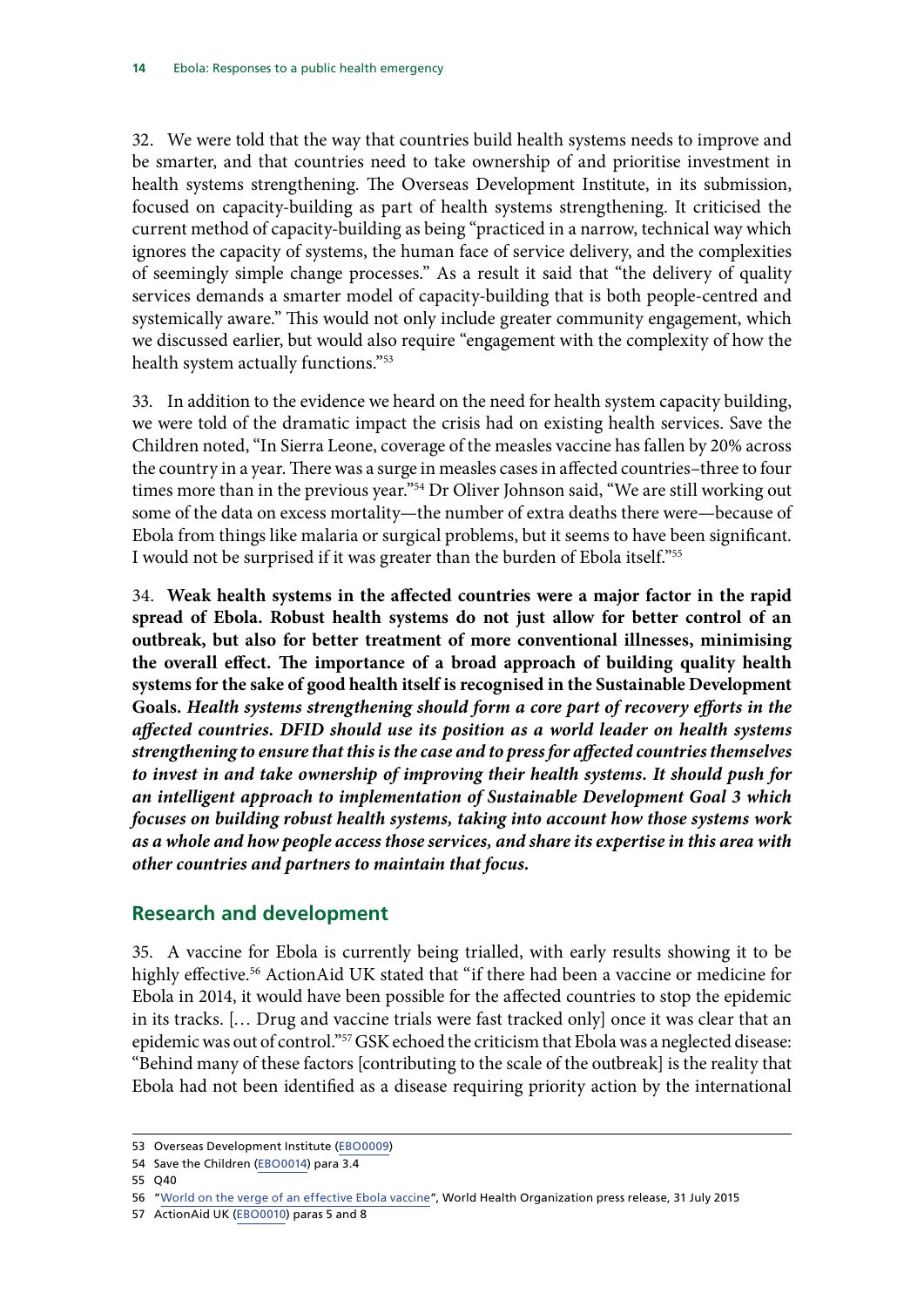<span id="page-18-0"></span>community, particularly in the area of vaccine research and development."58 Regarding a vaccine, Professor John Edmunds said to us, "We should have gone through Phase I trials. [...] There is no reason why we could not have done that before this epidemic."<sup>59</sup>

36. In addition to the previously mentioned Fleming Fund, the UK Government has announced the Ross Fund, a £1 billion fund to fight malaria and infectious diseases, including £100 million support for research and development into products for infectious diseases.60 **We welcome the UK's commitment to research and development into infectious diseases through the Ross Fund. We look forward to the publication of the Science and Technology Committee's report on Science in emergencies: UK lessons from Ebola.** 

#### **Recovery and rebuilding**

37. On 23 November 2015 the UK Government published a new aid strategy, alongside its Strategic Defence and Security Review, which set out "how tackling poverty and serving Britain's interests are linked"; one aspect of this was a commitment to allocate at least 50% of DFID's budget to fragile states and regions, such as Sierra Leone.<sup>61</sup> DFID has committed £339.5 million to recovery efforts in the region, of which £240 million is committed to Sierra Leone over the next two years. The first phase of the recovery plan, set out by the Government of Sierra Leone, focuses on economic development and jobs, and making adequate basic services available to all (including health, education and water).<sup>62</sup> According to ActionAid UK, the crisis has had a strong negative effect on existing development efforts in Sierra Leone, Liberia, and Guinea, "setting back development in three of the world's poorest countries by decades, with ongoing impacts on agriculture, education and the economy."63

38. In relation to the potential difficulty of rebuilding, the Institute of Development told us:

The term 'reconstruction' is slightly problematic; the very high figures (20% and upwards) for pre-Ebola economic growth in Sierra Leone were to some extent illusory, growth was not stable, and benefits were not well distributed. The hit has not just been Ebola but also the dramatic drop in global iron ore prices which has seen the economy dive, and key companies go bankrupt (e.g. London Mining). Even in recent apparent boom years for economic growth, Sierra Leone suffered from basic lack of broad-based infrastructure and functioning health systems. Rather than re-building, it is therefore more appropriate to speak of 'building differently', through investment and development approaches directed to inclusive health systems, education and employment opportunities.<sup>64</sup>

<sup>58</sup> GSK [\(EBO0020](http://data.parliament.uk/writtenevidence/committeeevidence.svc/evidencedocument/international-development-committee/ebola-responses-to-a-public-health-emergency/written/21710.pdf)) para 4

<sup>59</sup> Q45

<sup>60</sup> ["Chancellor George Osborne and Bill Gates to join forces to end malaria](https://www.gov.uk/government/news/chancellor-george-osborne-and-bill-gates-to-join-forces-to-end-malaria)", HM Treasury press release, 22 November 2015

<sup>61</sup> ["Development spending will meet UK's promises to world's poor while serving national interest](https://www.gov.uk/government/news/development-spending-will-meet-uks-promises-to-worlds-poor-while-serving-national-interest)", HM Treasury press release, 23 November 2015

<sup>62 &</sup>quot;[The UK will stay the course in Sierra Leone until Ebola is defeated](https://www.gov.uk/government/speeches/the-uk-will-stay-the-course-in-sierra-leone-until-ebola-is-defeated)", Transcript of a speech by Rt Hon Justine Greening MP (10 July 2015)

<sup>63</sup> ActionAid UK ([EBO0010](http://data.parliament.uk/writtenevidence/committeeevidence.svc/evidencedocument/international-development-committee/ebola-responses-to-a-public-health-emergency/written/21630.pdf)) para 3

<sup>64</sup> Institute of Development Studies ([EBO0001](http://data.parliament.uk/writtenevidence/committeeevidence.svc/evidencedocument/international-development-committee/ebola-responses-to-a-public-health-emergency/written/21202.pdf)) para 6.4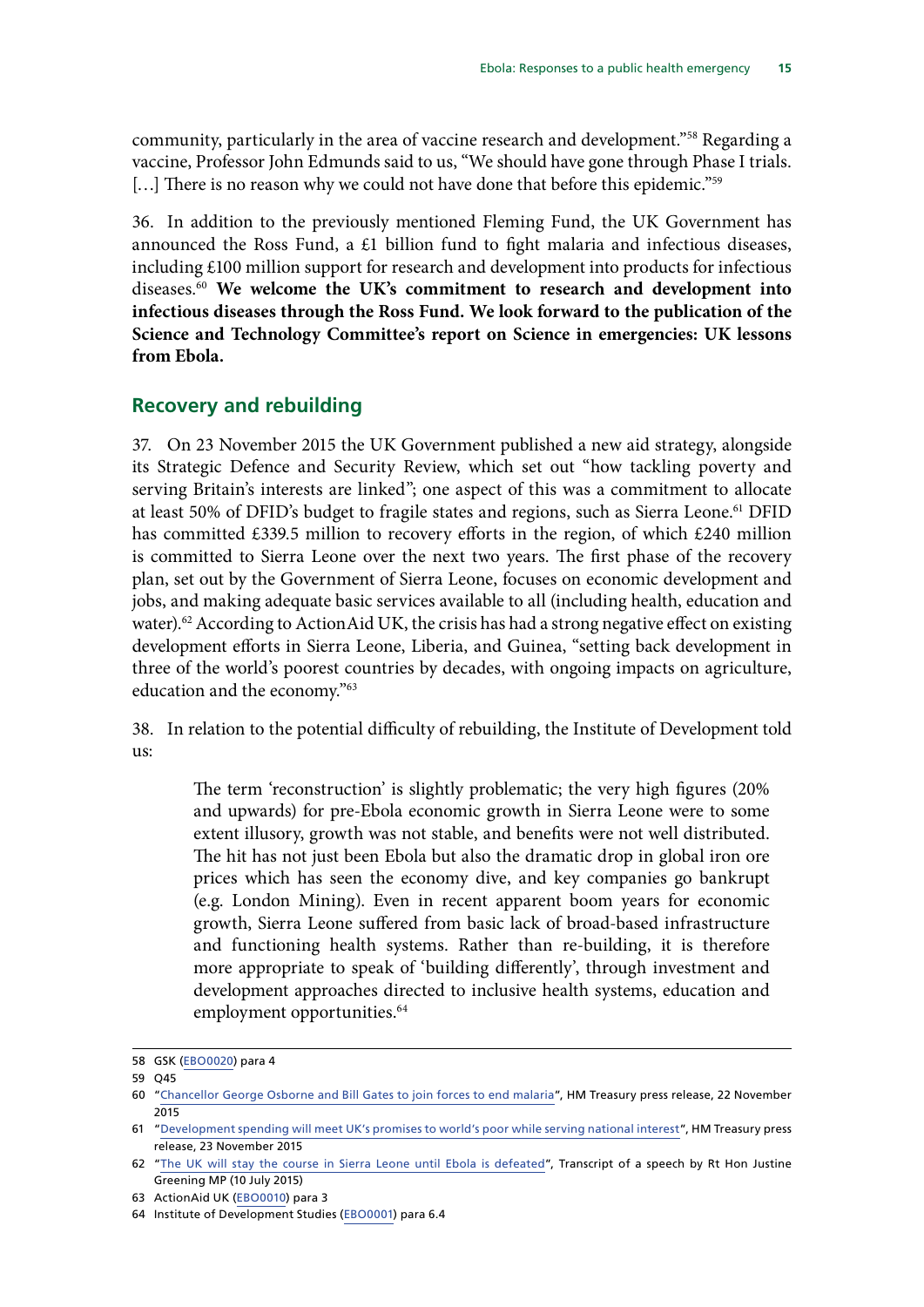39. Education was one area which was particularly badly affected. DFID noted that, "Formal education for 1.8 million children was interrupted when all schools were closed in July 2014 due to Ebola."65 Save the Children therefore argued for action on education as part of the recovery effort: "There is an education recovery plan, designed to run until July 2016 [… but] there is little visibility on longer term funding for development activities. [...] Future responses must ensure plans are in place for other sectors beyond health."<sup>66</sup>

40. We also heard evidence highlighting the importance of economic development and governance reform as part of the redevelopment of Sierra Leone. Christian Aid recommended that work be done with the Government of Sierra Leone "to develop a broader national tax system. […] Broadening the Sierra Leonean tax base would enable more income that could be spent on health and education. It would also help to move Sierra Leone towards a future free of aid dependency."67 Adam Smith International told us, "The issues laid bare by the Ebola outbreak are those of governance, management, human capacity and Sierra Leone's unique political economy. […] What is needed are the same kinds of reforms that DFID has been supporting before the outbreak–on governance, institutional and public sector reform, PFM, and private sector development. These reform efforts need to be intensified."68

41. **Development after the Ebola epidemic is a complex and daunting task, and the aim should not just be to restore Sierra Leone to its pre-Ebola situation, but to take the opportunity to rebuild and develop further. DFID has made a clear commitment to development in Sierra Leone, which we welcome and commend. We judge DFID's focus on economic development and basic services to be correctly placed to support the objective of development to a higher level, although a greater emphasis is needed on long-term support for education.** *In order to fully achieve this, though, DFID's commitment must be a long-term one. In addition, and in light of the Government's new aid strategy, we urge DFID to ensure that strengthening health and education systems remain high priorities for the Department across its portfolio.* 

<sup>65</sup> DFID ([EBO0019\)](http://data.parliament.uk/writtenevidence/committeeevidence.svc/evidencedocument/international-development-committee/ebola-responses-to-a-public-health-emergency/written/21667.pdf) para 53

<sup>66</sup> Save the Children [\(EBO0014\)](http://data.parliament.uk/writtenevidence/committeeevidence.svc/evidencedocument/international-development-committee/ebola-responses-to-a-public-health-emergency/written/21650.pdf) para 6.4

<sup>67</sup> Christian Aid ([EBO0006\)](http://data.parliament.uk/writtenevidence/committeeevidence.svc/evidencedocument/international-development-committee/ebola-responses-to-a-public-health-emergency/written/21608.pdf) para 7.2

<sup>68</sup> Adam Smith International [\(EBO0018](http://data.parliament.uk/writtenevidence/committeeevidence.svc/evidencedocument/international-development-committee/ebola-responses-to-a-public-health-emergency/written/21659.pdf)) para 6.1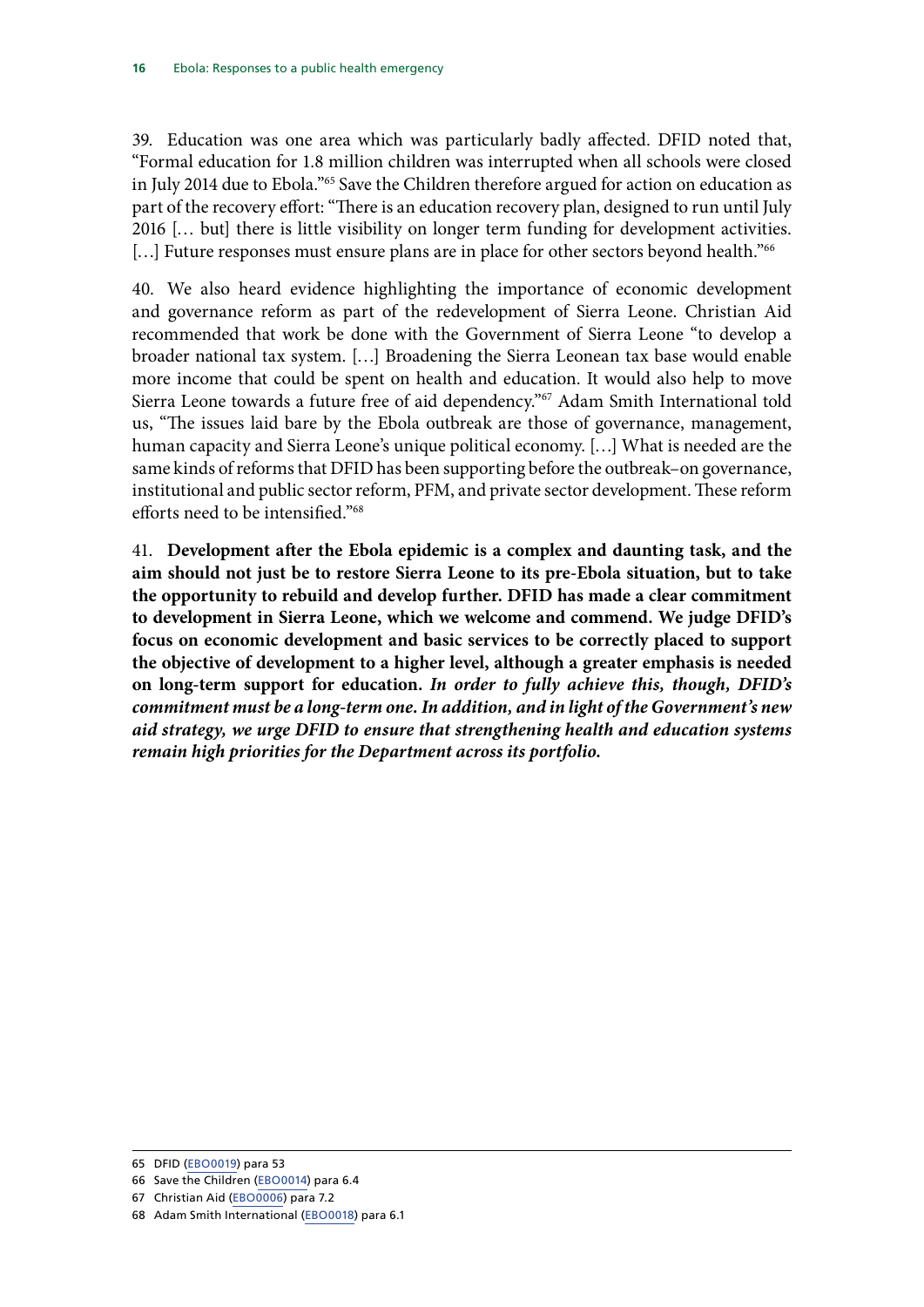# <span id="page-20-0"></span>**3** The international public health system

#### **The World Health Organization's response**

42. We have already mentioned the slow initial response to the epidemic. This was attributed by many witnesses to delays in WHO sounding the alarm and declaring a Public Health Emergency of International concern; something which WHO carries primary responsibility for. WHO was involved in the initial diagnosis of Ebola in March 2014, at which point it classified the outbreak as a Grade 2 crisis under its internal system (which has 3 grades). Dr Bruce Aylward identified some difficulties WHO faced: "In terms of the real challenge […] part of it was an organisation that was not designed to be an operational field-based organisation being asked to play such a role."69

43. In September 2014 the UN created its first emergency health mission, the UN Mission for Ebola Emergency Response (UNMEER), to oversee the scaling up of the response on the ground, including the humanitarian response. Dr Aylward spoke about the necessity and purpose of this model in leveraging political support in extraordinary circumstances:

I believe that parts of that were necessary and would be necessary in future were we dealing with a rapidly escalating infectious pathogen or high-threat pathogen that has the capacity to destabilise on a multi-country level, or even a regional or global level. We have to look very carefully at what parts of the architecture internationally already exist that we should have been using much earlier and more effectively and then, when we do bring in something like a Secretary-General-led mechanism, we should be very, very clear that that role is going to be really around leveraging the political assets and support needed for this, as well as having executive authorities over the agencies that would play a role going forward. That would really only be in the extraordinary circumstances, as Ebola was.70

44. Evidence indicates WHO struggled to cope, partly, though by no means exclusively, because it was operating in a context of reduced funding. The Institute of Development Studies told us, "The failures by WHO, including delayed visas and payments and poor communication, occurred in the context of the job losses and funding costs that saw the WHO lost \$1 billion in core funding after the financial crisis."71 Dr David Nabarro echoed this, when explaining why WHO's response was slow. He said that "perhaps most importantly, the World Health Organization's outbreak and emergency operations have been declining in capacity for many years."72 He also stated, however:

Through the governance of the WHO, there has been a steady shift away from preparedness to deal with these quite rare events of outbreaks.

There was a pandemic in 2009-10 of what was called swine flu or influenza H1N1. An inquiry of WHO's response to that showed that it was ill prepared

69 Q64

72 Q49

<sup>70</sup> Q81

<sup>71</sup> Institute of Development Studies ([EBO0001](http://data.parliament.uk/writtenevidence/committeeevidence.svc/evidencedocument/international-development-committee/ebola-responses-to-a-public-health-emergency/written/21202.pdf)) para 1.2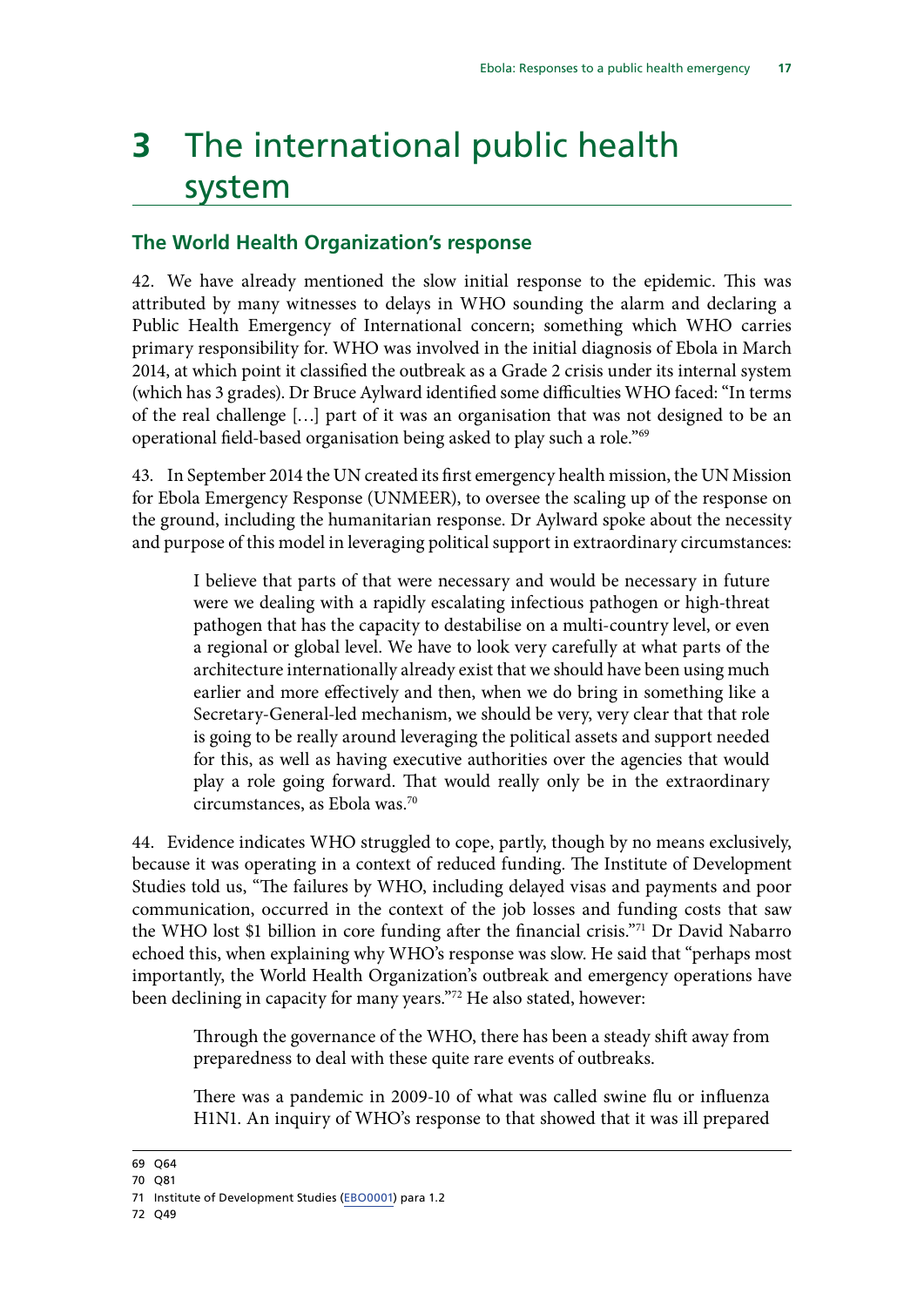to deal with a pandemic, and suggested a number of changes. However, the governing bodies of WHO still chose to encourage the organisation to prioritise the high-mortality conditions, which is a very sensible governance decision, and money for these outbreaks was not preserved.

In summary, there were certainly problems because eyes were not focused on the Ebola outbreak, particularly in June/July. There were announcements made, but they were not pushed hard enough by the organisation and, in retrospect, all of us feel, if only there had been a louder shouting three months early, the situation would have been much better. The organisation has had to experience a decline in its resources for outbreaks and emergencies. Those are in part due to the governance decisions and the financing structure of the organisation, where money is attached to particular priorities by the donors.<sup>73</sup>

45. When we asked Dr Aylward what level of funding WHO would need to respond fully to outbreaks, he estimated that it would be around \$500 million, of which about \$150 million would have to be additional funding.<sup>74</sup> The Secretary of State told us, "We have been part of how some of that money is being provided. As ever, the UK can show leadership but we need other countries to be prepared to step up to the plate."<sup>75</sup>

46. A major WHO reform programme has been ongoing since 2011; parts of which have accelerated since the Ebola epidemic. Dr Jeremy Farrar expressed his opinion that:

[...] if now is not the time to reform the WHO, I do not believe there will ever a time to do it. I have been involved in each of the major epidemics of the last 12 years, going back to SARS. I was very involved in that and lost a lot of very good friends during SARS. We have called, after all of those, for reform, and yet we have not grasped that nettle after each of them. This must surely now be the wakeup call that that is required.

His recommendation was "to reform the issues related to epidemics, preparedness and capacity to respond, because I think that is doable in the next two years [in the remaining time of Dr Margaret Chan's leadership of WHO]."76

47. A number of high profile reports have been released over the course of the past year, which have looked in detail at WHO in the wake of the Ebola epidemic. These include the Report of the Ebola Interim Assessment Panel (the Stocking report)<sup>77</sup> and the Report of the Harvard-LSHTM Independent Panel on the Global Response to Ebola.<sup>78</sup> Those reports have broadly agreed on a number of areas where reform of WHO is required, including in the need for improved capacity to deliver an emergency public health response, as part of a dedicated centre for outbreak response. We do not repeat their conclusions and recommendations here, but we do support them.

<sup>73</sup> Q49

<sup>74</sup> Q90

<sup>75</sup> Q124

<sup>76</sup> Q18

<sup>77</sup> World Health Organization, *[Report of the Ebola Interim Assessment Panel](http://www.who.int/entity/csr/resources/publications/ebola/report-by-panel.pdf?ua=1)* (July 2015)

<sup>78</sup> Moon et al., "*[Will Ebola change the game? Ten essential reforms before the next pandemic. The report of the](http://www.thelancet.com/journals/lancet/article/PIIS0140-6736(15)00946-0/fulltext) [Harvard-LSHTM Independent Panel on the Global response to Ebola](http://www.thelancet.com/journals/lancet/article/PIIS0140-6736(15)00946-0/fulltext)*", The Lancet, vol 386, Issue 10009, pp 2204-2221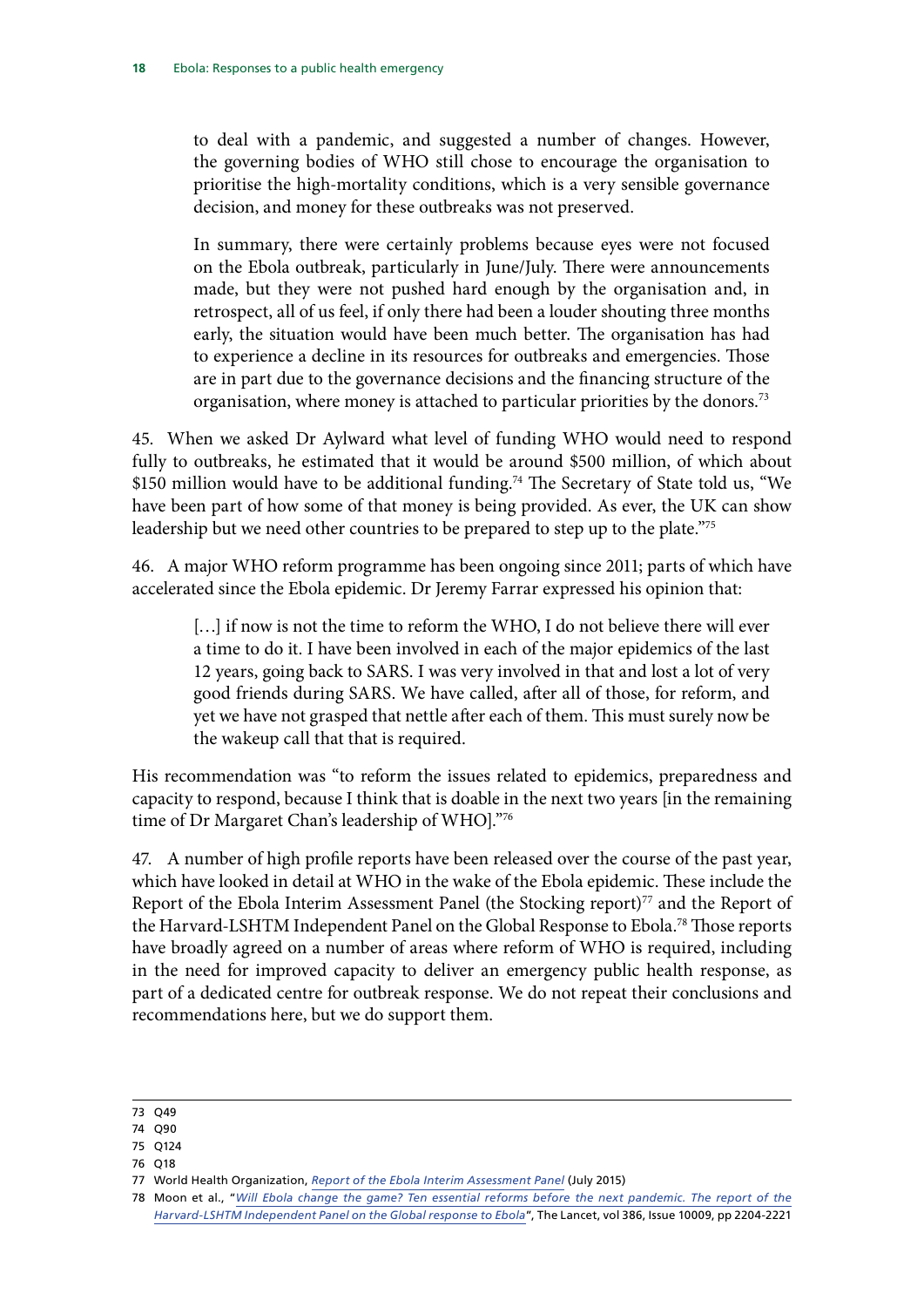<span id="page-22-0"></span>48. **The World Health Organization has acknowledged its shortcomings in dealing with the Ebola epidemic, due to inadequate funding, a structure which was ill-suited to responding to such a crisis, and a reform process which has been too slow to achieve results. This is a failing on the part of the international community and all of its Member States, including the UK. WHO needs radical reform and quickly. We fully endorse the proposals which have been put forward by both the Ebola Interim Assessment Panel and the Independent Panel on the Global Response to Ebola, and stress that these need to be implemented with great urgency.** *The UK should lead efforts for radical reform of the World Health Organization, including for greater funding from its Member States; it should maintain the pressure on WHO to be efficient and effective, even after the reforms are achieved, to ensure that it can properly fulfil its role as the lead organisation for responding to public health emergencies. We ask that DFID give us regular updates on the progress of the reform process, beginning with the response to this report.* 

#### **The International Health Regulations**

49. The International Health Regulations (IHR) are the legally binding regulations which govern how all WHO Member States work together for global health security. They were agreed in 2005 and include commitments to build capacities to detect, assess and report public health events. The Stocking report found that "the global community does not take seriously its obligations under the International Health Regulations."<sup>79</sup> The Secretary of State told us that "there are about 80 countries that still have not really complied with those regulations, but many of them are the ones who are the least able to deal with outbreaks".<sup>80</sup> She went on to say that DFID is "working alongside the G7 and the WHO in their work in making sure that countries that have not implemented the IHR are able to do that. As ever, we cannot do it all but we are playing a key role in that more international lobbying side too."81 In the wake of the epidemic, in May 2015, WHO set up a Review Committee on the Role of the International Health Regulations (2005) in the Ebola Outbreak and Response which aims to assess the effectiveness of the IHR and recommend reforms.

50. The IHR also describe the process for the Director-General of WHO to declare a Public Health Emergency of International Concern (PHEIC). The WHO Secretariat response to the Report of the Ebola Interim Assessment Panel did not "fully agree with the Panel's assessment that the determination of PHEIC was delayed".82 Dr Aylward explained to us that a PHEIC "is not designed to grade an escalating crisis", but rather "is to prevent inappropriate restrictions on travel and trade, [meaning] there is almost by definition a reticence to declare until absolutely necessary […] The IHR and PHEIC are not well designed."83 He also described WHO's three-tiered grading system, but noted that "this was not a trigger for the international community." <sup>84</sup> Given the criticisms of WHO made to us by witnesses, and WHO's delay in declaring a PHEIC, its understanding of what a PHEIC is and is for appears to be at odds to the wider understanding in the international community.

83 Q66

<sup>79</sup> World Health Organization, *[Report of the Ebola Interim Assessment Panel](http://www.who.int/entity/csr/resources/publications/ebola/report-by-panel.pdf?ua=1)* (July 2015), page 5

<sup>80</sup> Q123

<sup>81</sup> Q126

<sup>82</sup> World Health Organization, *[WHO Secretariat response to the Report of the Ebola Interim Assessment Panel](http://www.who.int/csr/resources/publications/ebola/who-response-to-ebola-report.pdf)* (August 2015), page 2

<sup>84</sup> Ibid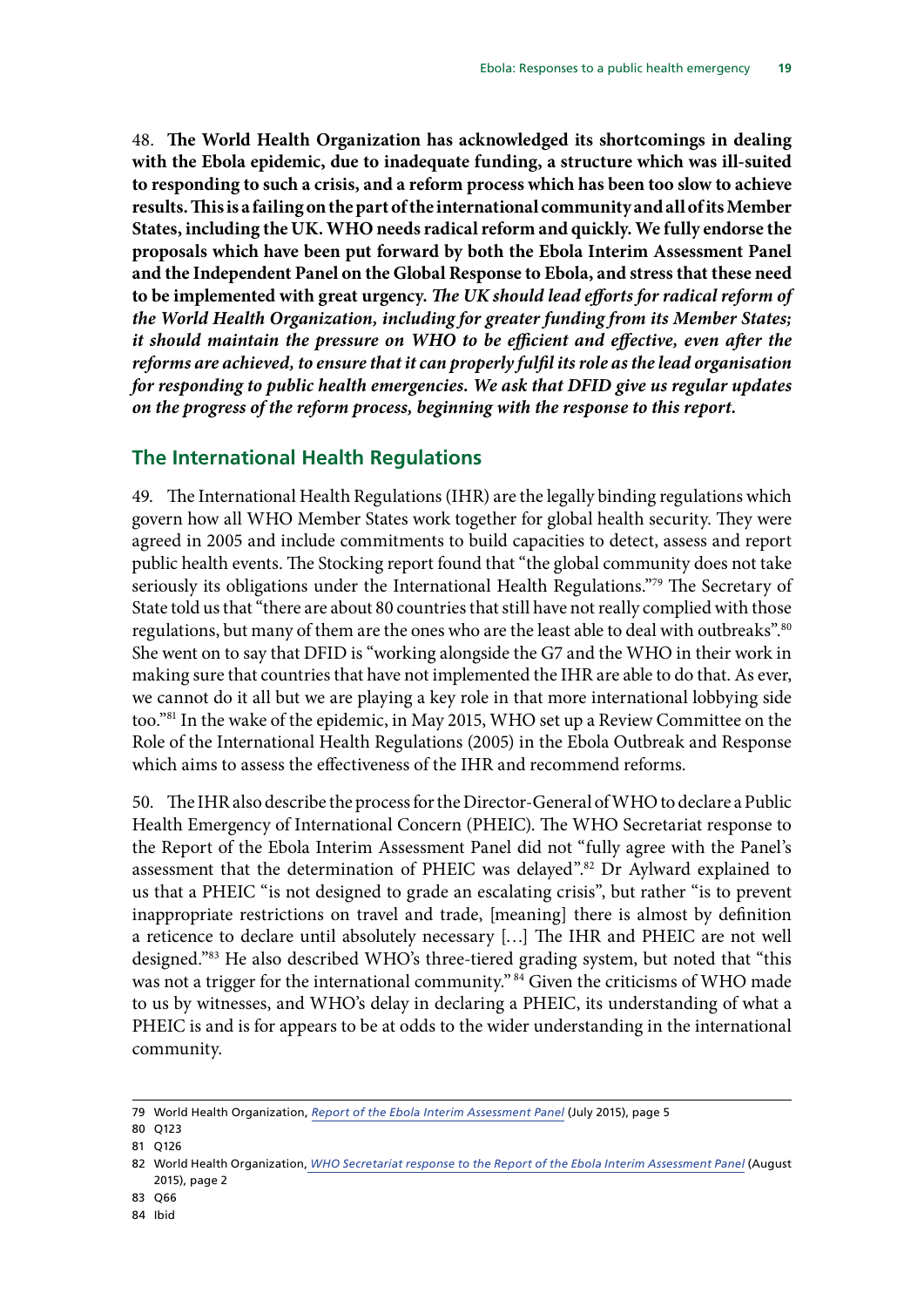51. **International health security requires that countries take their obligations under the International Health Regulations seriously; this requires the current review process to come up with meaningful reform. In addition, there is a clear difference of understanding, between the World Health Organization and others, in what purpose a declaration of a Public Health Emergency of International Concern serves. A clear warning system for public health emergencies is needed, to facilitate the political escalation of a crisis and mobilise the international community when necessary.** *DFID should work to make sure that the countries in which it works take their obligations under the International Health Regulations seriously and commit fully to implementing the core capacities. As part of the process of reform of the International Health Regulations, the UK should press for a more transparent and clearly understood grading system for public health emergencies.*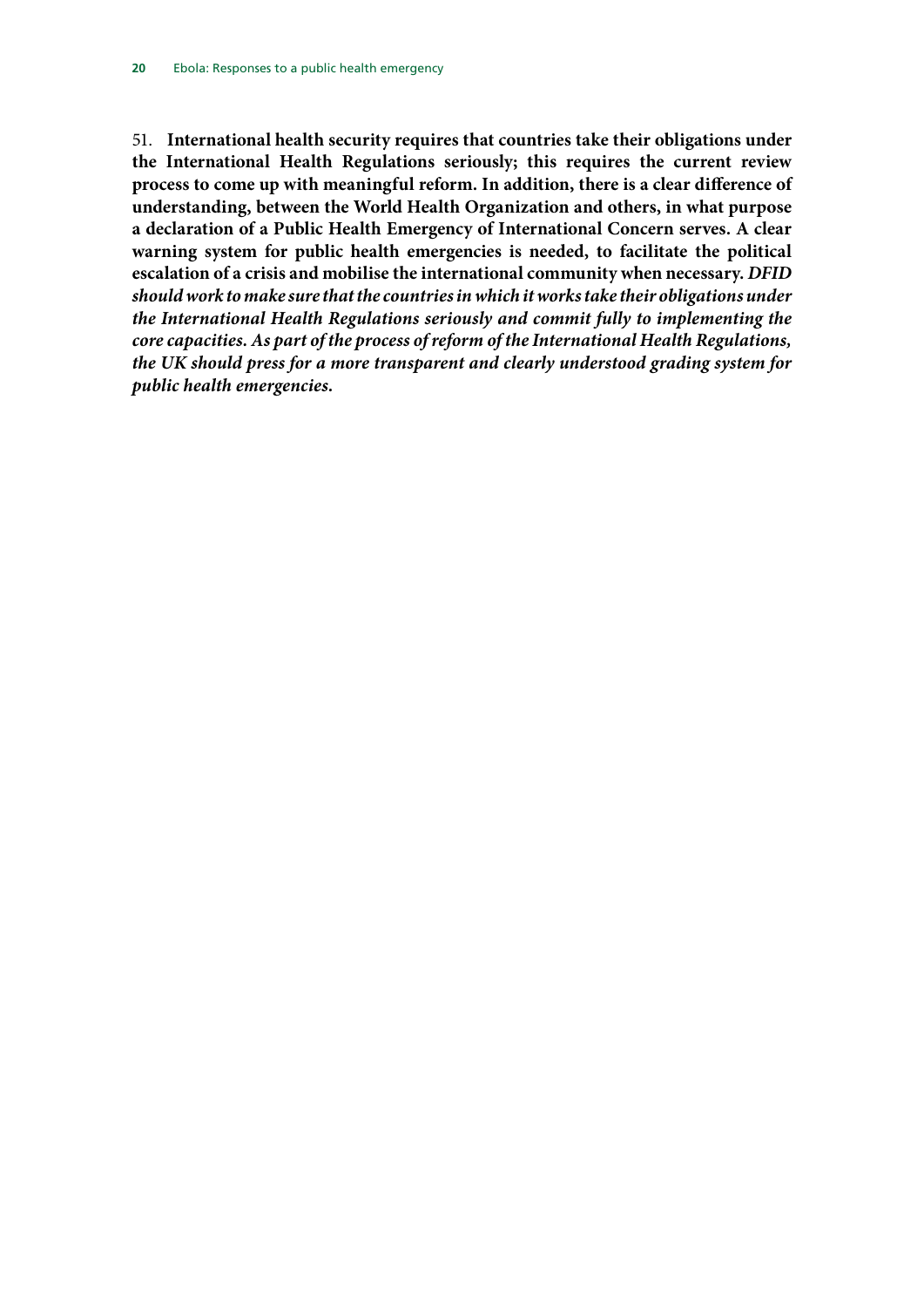# <span id="page-24-0"></span>**4** Conclusion

52. **We are grateful to our predecessor International Development Committee for laying the foundations for this inquiry. Its reports on Strengthening Health Systems in Developing Countries and Recovery and Development in Sierra Leone and Liberia were not only topical, but identified many of the issues explored in this report long before they became as apparent as they are now. It is clear that many of those issues still require addressing.** *We reiterate all of the recommendations made in those reports, especially with regards to ensuring that DFID's health systems strengthening objectives are met and the need for DFID to take on a leadership role in pushing for health systems strengthening. DFID should provide us with an update on its progress against those recommendations.* 

53. **The Ebola epidemic has acted as a practical test of the international community's ability to respond to a public health emergency. It has exposed great weaknesses across the international system. This is especially unfortunate considering the remarkable effectiveness of the response after it had been scaled up. However, that mobilisation came far too late, by which point the response was already playing catch up.** 

54. **If any good is to come of the outbreak it must be that, in operating as a practical test, it has functioned as a stark wake-up call to the international community. The first priority must be to ensure a fully functioning international system for responding to public health emergencies, through reform of WHO and the International Health Regulations. However, DFID cannot only rely on these reforms and must improve its ability to independently recognise public health emergencies in the countries in which it operates, and continue to build on its own ability to respond. Responsibility for identifying and reacting rapidly to such events rests with the entire international community, including the UK. Such an outbreak can never be allowed to occur again, or to develop so catastrophically due to international inaction.**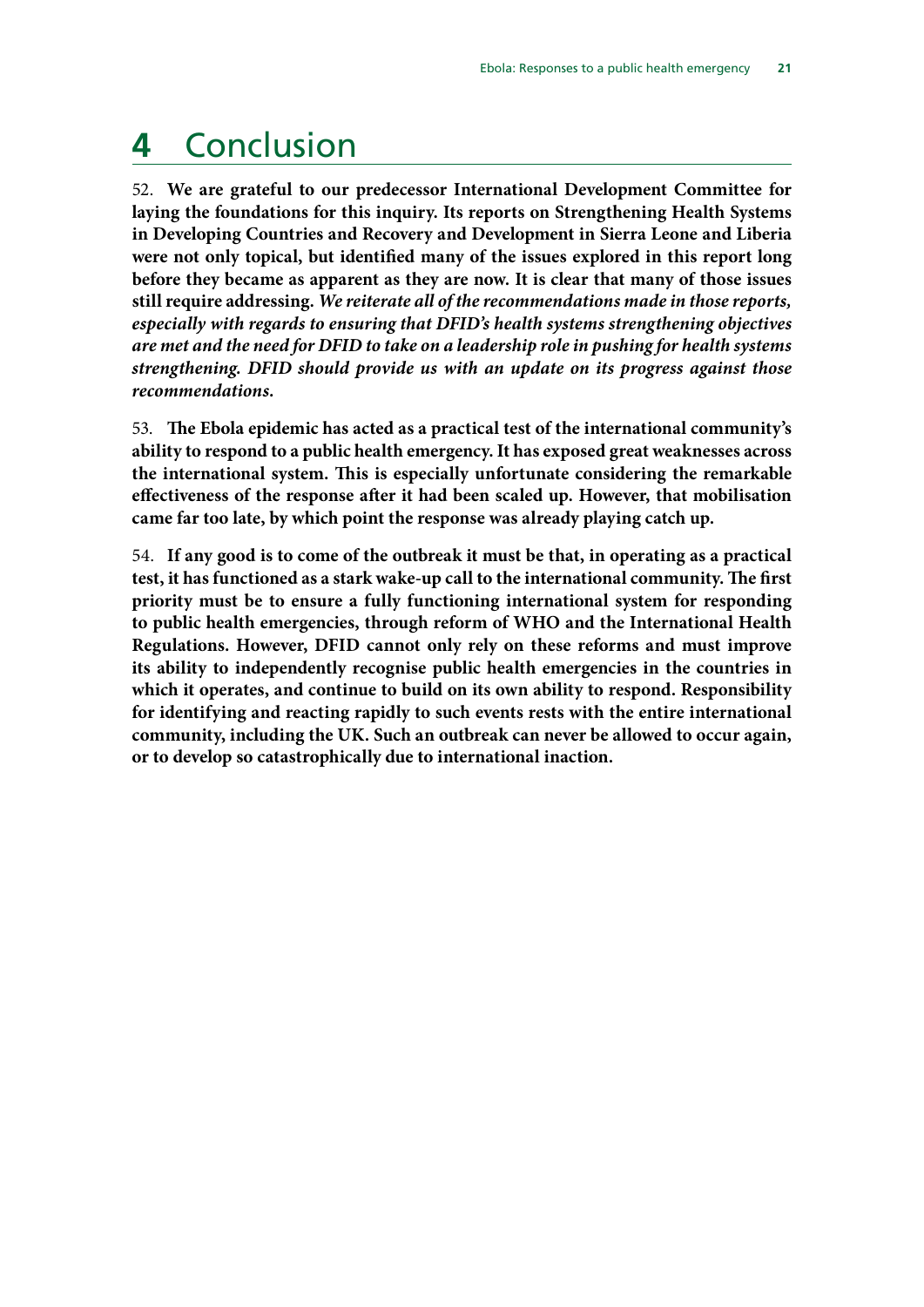# <span id="page-25-0"></span>Conclusions and recommendations

1. As a result of WHO announcing a declaration of a Public Health Emergency of International Concern too late, DFID reacted slowly to early warnings, albeit from a limited number of actors, notably Médecins sans Frontières, that this outbreak of Ebola was on an unprecedented scale. Its initial delay was due to an over-reliance on the existing international public health system to sound the alarm at a political level. Improvements to global surveillance networks are needed and welcome. The fact remains that, in the case of the Ebola epidemic, warnings were given but were not heeded. Had they been heeded, DFID would have been able to respond much faster, as evidence shows from DFID's response after the PHEIC was announced when the UK demonstrated strong and swift political leadership, which we commend. We note that improvements are being made to the international early-warning surveillance and response systems. We are concerned however that DFID is still relying too much on improvements to the international system, without improving its own ability to independently assess international public health risks. (Paragraph 14)

- 2. *DFID must ensure that it has the ability to listen and react to information and*  warnings from a range of sources, not just the World Health Organization, in order *to assess the severity of public health and humanitarian emergencies.* (Paragraph 14)
- 3. The UK Government should be commended for the way it responded after the declaration of a Public Health Emergency of International Concern. In particular, we applaud all of the staff who worked in Sierra Leone and the region to bring the epidemic under control. The UK's response to the Ebola crisis represents a very good example of cross-Government working, in terms of displaying the advantages of a co-ordinated effort as well as showing how such an effort can be well co-ordinated. (Paragraph 18)
- 4. *We welcome DFID's work with other departments to improve the UK's readiness and capacity for future outbreaks and humanitarian emergencies; this work should continue and the lessons and best practice on cross-Government working learned from this response should be disseminated across Government.* (Paragraph 18)
- 5. A recurring theme in our scrutiny of DFID is the difficulty it has in disbursing and managing small amounts of money. This issue was present at the start of the Ebola epidemic and may have hampered some early efforts to tackle the disease. Evidence suggests that small amounts of money disbursed at the start of a crisis, in order to bring that crisis under control quickly, can be very effective. In general small early interventions will deliver good value for money and can reduce the amount of money required further down the line. In contrast, a response that is playing catchup is very likely to cost more. (Paragraph 22)
- 6. *DFID should ensure that it can operate more flexibly to respond to rapidly changing circumstances, including developing a mechanism to allow country offices to authorise the spending of small amounts of money without fear of negative consequences. This should apply not only during crises, and should involve devising easier means for applications to DFID to be made for smaller sums.* (Paragraph 22)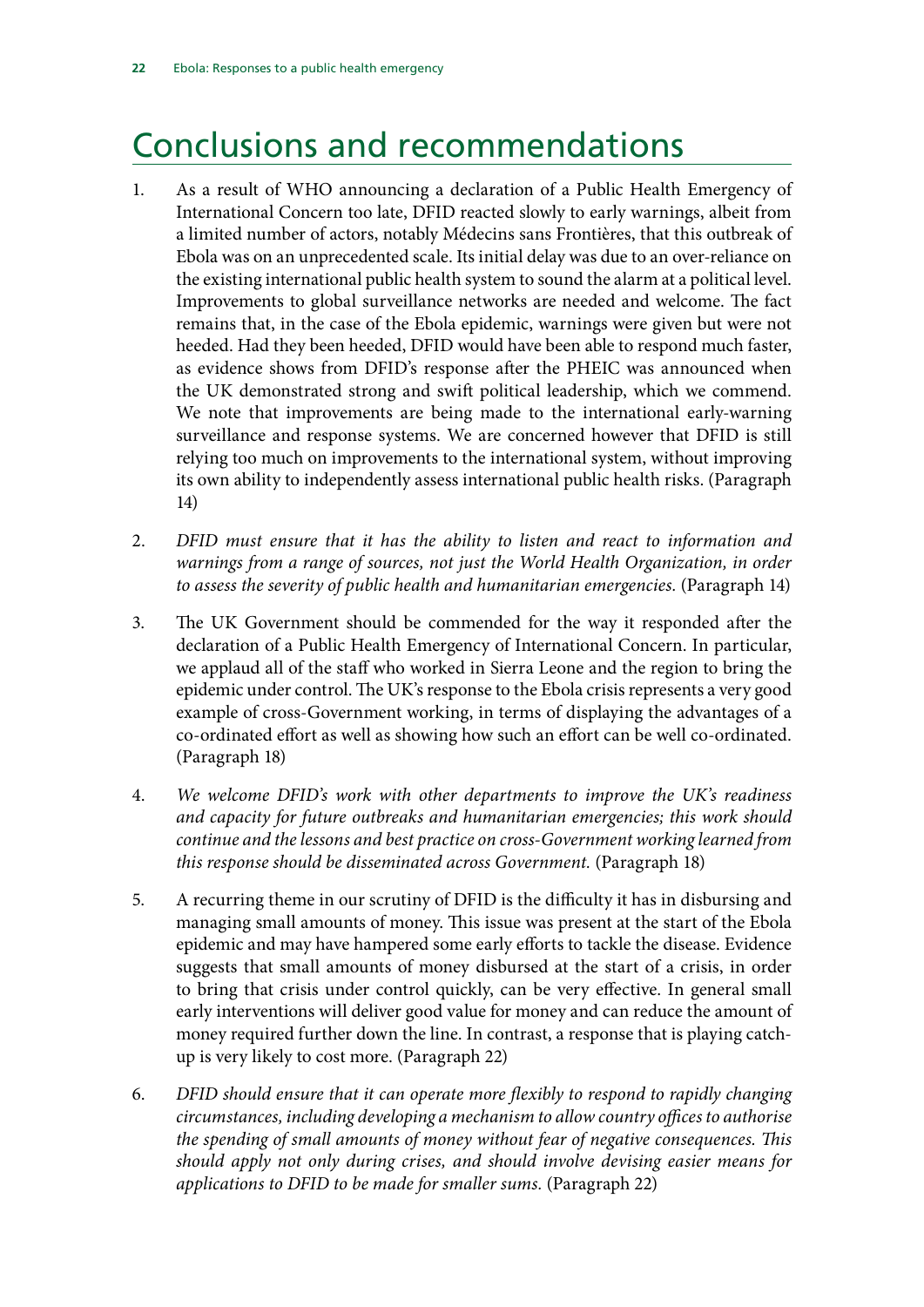- 7. Engaging communities early is vital to responding to a public health emergency. It is unhelpful just to see cultural practices as a barrier to tackling an outbreak, as this can foster distrust between medical professionals and communities. Local and faith leaders can provide a valuable avenue for spreading important public health information and good practices. (Paragraph 29)
- 8. *In future outbreak responses, DFID must engage communities early and build community engagement into the fundamentals of its response. To assist with this, DFID should build its anthropological capacity and work with anthropologists in its work on strengthening health systems and on outbreak response. This would help it better understand the ways that people access and comprehend health services, so that it can build appropriately. To further facilitate this, DFID should also work more closely with local civil society and voluntary organisations, many of whom have longestablished relationships with local communities over many years*. (Paragraph 29)
- 9. Weak health systems in the affected countries were a major factor in the rapid spread of Ebola. Robust health systems do not just allow for better control of an outbreak, but also for better treatment of more conventional illnesses, minimising the overall effect. The importance of a broad approach of building quality health systems for the sake of good health itself is recognised in the Sustainable Development Goals. (Paragraph 34)
- 10. Health systems strengthening should form a core part of recovery efforts in the *affected countries. DFID should use its position as a world leader on health systems strengthening to ensure that this is the case and to press for affected countries themselves to invest in and take ownership of improving their health systems. It should push for an intelligent approach to implementation of Sustainable Development Goal 3 which focuses on building robust health systems, taking into account how those systems work as a whole and how people access those services, and share its expertise in this area*  with other countries and partners to maintain that focus. (Paragraph 34)
- 11. We welcome the UK's commitment to research and development into infectious diseases through the Ross Fund. We look forward to the publication of the Science and Technology Committee's report on Science in emergencies: UK lessons from Ebola. (Paragraph 36)
- 12. Development after the Ebola epidemic is a complex and daunting task, and the aim should not just be to restore Sierra Leone to its pre-Ebola situation, but to take the opportunity to rebuild and develop further. DFID has made a clear commitment to development in Sierra Leone, which we welcome and commend. We judge DFID's focus on economic development and basic services to be correctly placed to support the objective of development to a higher level, although a greater emphasis is needed on long-term support for education. (Paragraph 41)
- 13. In order to fully achieve this, though, DFID's commitment must be a long-term one. *In addition, and in light of the Government's new aid strategy, we urge DFID to ensure that strengthening health and education systems remain high priorities for the Department across its portfolio.* (Paragraph 41)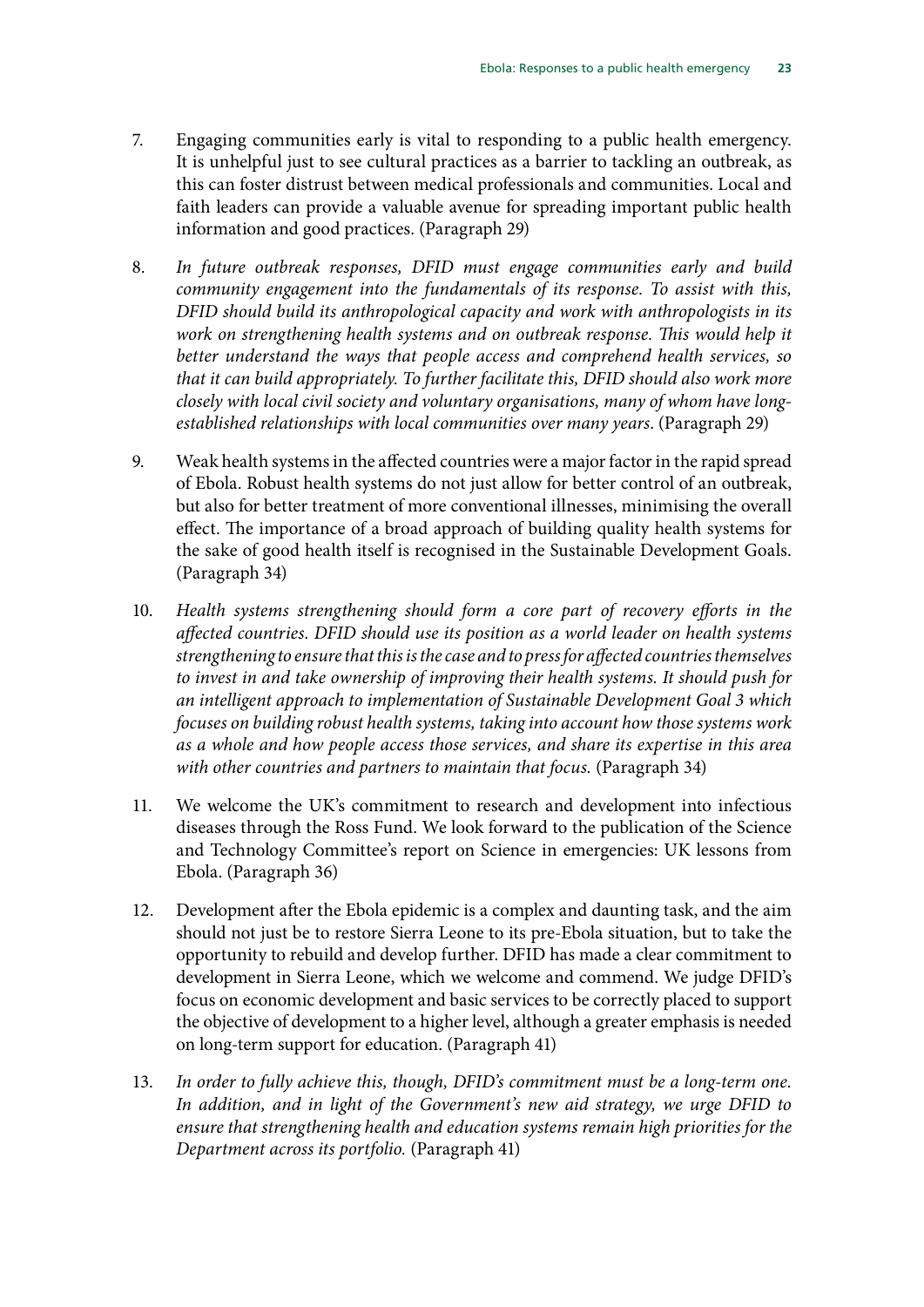- 14. The World Health Organization has acknowledged its shortcomings in dealing with the Ebola epidemic, due to inadequate funding, a structure which was ill-suited to responding to such a crisis, and a reform process which has been too slow to achieve results. This is a failing on the part of the international community and all of its Member States, including the UK. WHO needs radical reform and quickly. We fully endorse the proposals which have been put forward by both the Ebola Interim Assessment Panel and the Independent Panel on the Global Response to Ebola, and stress that these need to be implemented with great urgency. (Paragraph 48)
- 15. *The UK should lead efforts for radical reform of the World Health Organization, including for greater funding from its Member States; it should maintain the pressure on WHO to be efficient and effective, even after the reforms are achieved, to ensure that it can properly fulfil its role as the lead organisation for responding to public health emergencies. We ask that DFID give us regular updates on the progress of the reform process, beginning with the response to this report.* (Paragraph 48)
- 16. International health security requires that countries take their obligations under the International Health Regulations seriously; this requires the current review process to come up with meaningful reform. In addition, there is a clear difference of understanding, between the World Health Organization and others, in what purpose a declaration of a Public Health Emergency of International Concern serves. A clear warning system for public health emergencies is needed, to facilitate the political escalation of a crisis and mobilise the international community when necessary. (Paragraph 51)
- 17. DFID should work to make sure that the countries in which it works take their *obligations under the International Health Regulations seriously and commit fully to*  implementing the core capacities. As part of the process of reform of the International *Health Regulations, the UK should press for a more transparent and clearly understood grading system for public health emergencies.* (Paragraph 51)
- 18. We are grateful to our predecessor International Development Committee for laying the foundations for this inquiry. Its reports on Strengthening Health Systems in Developing Countries and Recovery and Development in Sierra Leone and Liberia were not only topical, but identified many of the issues explored in this report long before they became as apparent as they are now. It is clear that many of those issues still require addressing. (Paragraph 52)
- 19. *We reiterate all of the recommendations made in those reports, especially with regards to ensuring that DFID's health systems strengthening objectives are met and the need for DFID to take on a leadership role in pushing for health systems strengthening. DFID should provide us with an update on its progress against those recommendations.*  (Paragraph 52)
- 20. The Ebola epidemic has acted as a practical test of the international community's ability to respond to a public health emergency. It has exposed great weaknesses across the international system. This is especially unfortunate considering the remarkable effectiveness of the response after it had been scaled up. However, that mobilisation came far too late, by which point the response was already playing catch up. (Paragraph 53)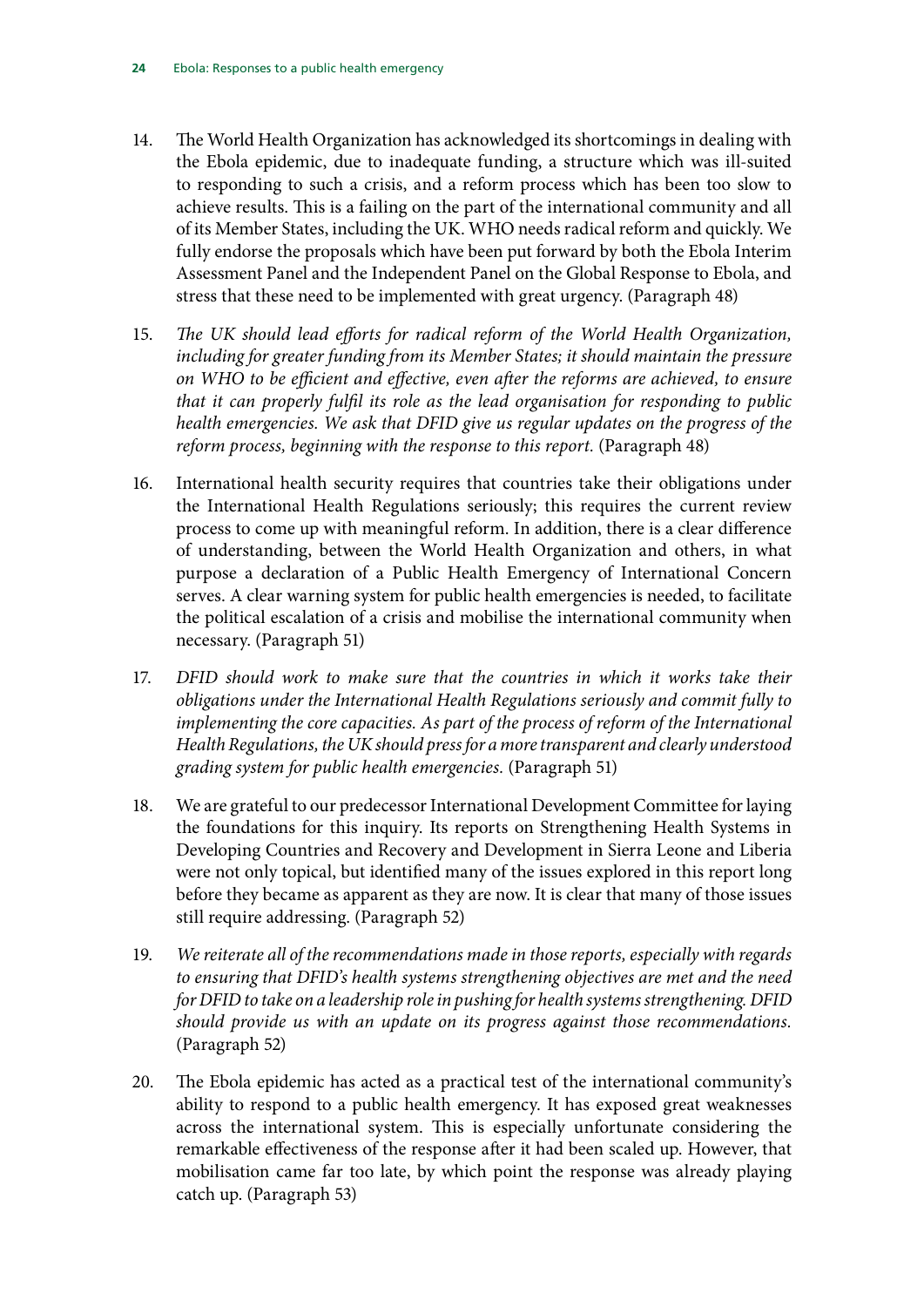21. If any good is to come of the outbreak it must be that, in operating as a practical test, it has functioned as a stark wake-up call to the international community. The first priority must be to ensure a fully functioning international system for responding to public health emergencies, through reform of WHO and the International Health Regulations. However, DFID cannot only rely on these reforms and must improve its ability to independently recognise public health emergencies in the countries in which it operates, and continue to build on its own ability to respond. Responsibility for identifying and reacting rapidly to such events rests with the entire international community, including the UK. Such an outbreak can never be allowed to occur again, or to develop so catastrophically due to international inaction. (Paragraph 54)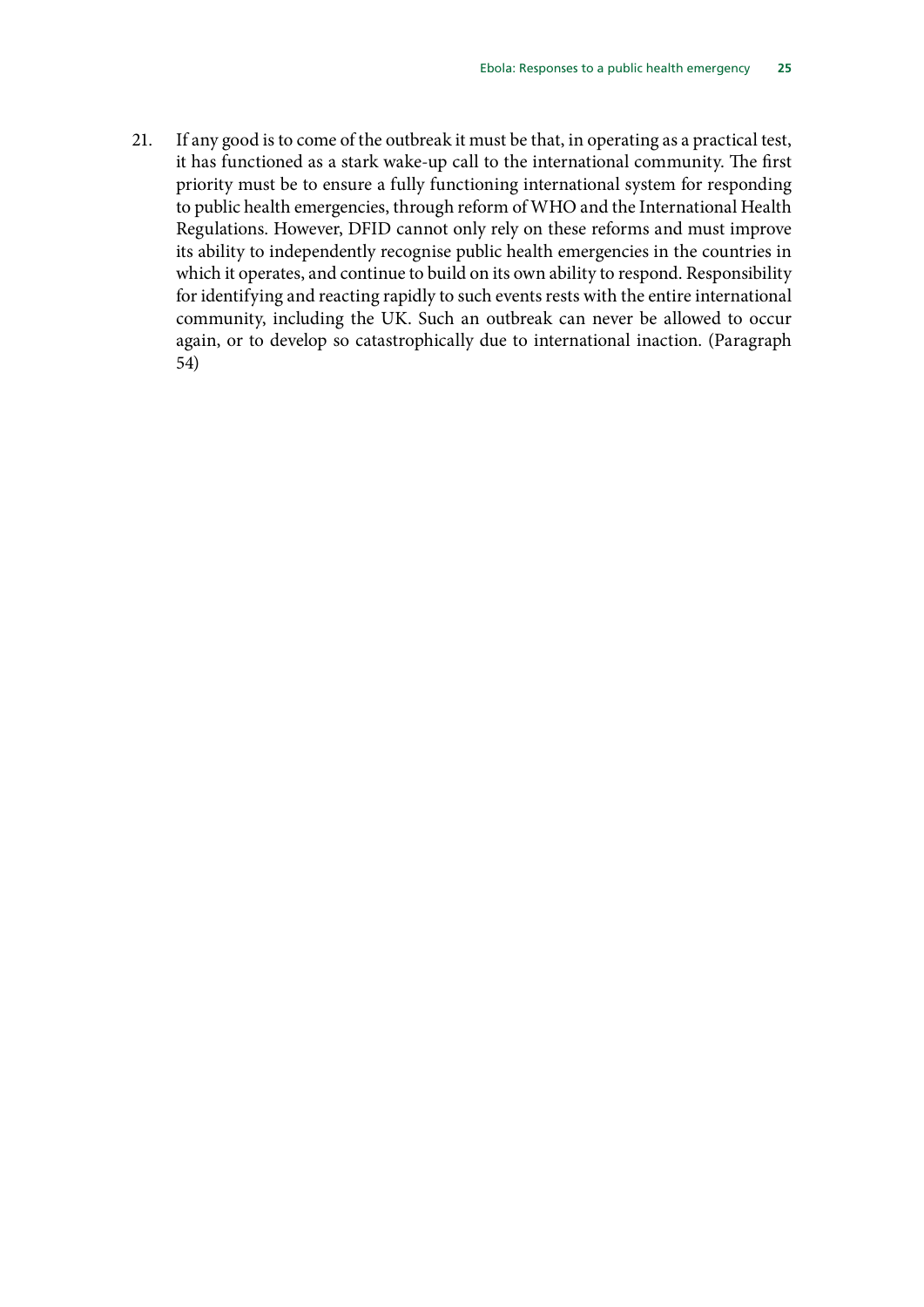### <span id="page-29-0"></span>Formal Minutes

#### **Tuesday 12 January 2016**

Members present:

Stephen Twigg, in the Chair

| Fiona Bruce     | Helen Grant     |
|-----------------|-----------------|
| Dr Lisa Cameron | Wendy Morton    |
| Nigel Evans     | Virendra Sharma |

Draft Report (*Ebola: Responses to a public health emergency*), proposed by the Chair, brought up and read.

*Ordered*, That the draft Report be read a second time, paragraph by paragraph.

Paragraphs 1 to 54 read and agreed to.

Summary agreed to.

*Resolved*, That the Report be the Second Report of the Committee to the House.

*Ordered*, That the Chair make the Report to the House.

*Ordered*, That embargoed copies of the Report be made available (Standing Order No. 134).

[Adjourned till Tuesday 19 January at 10.00 a.m.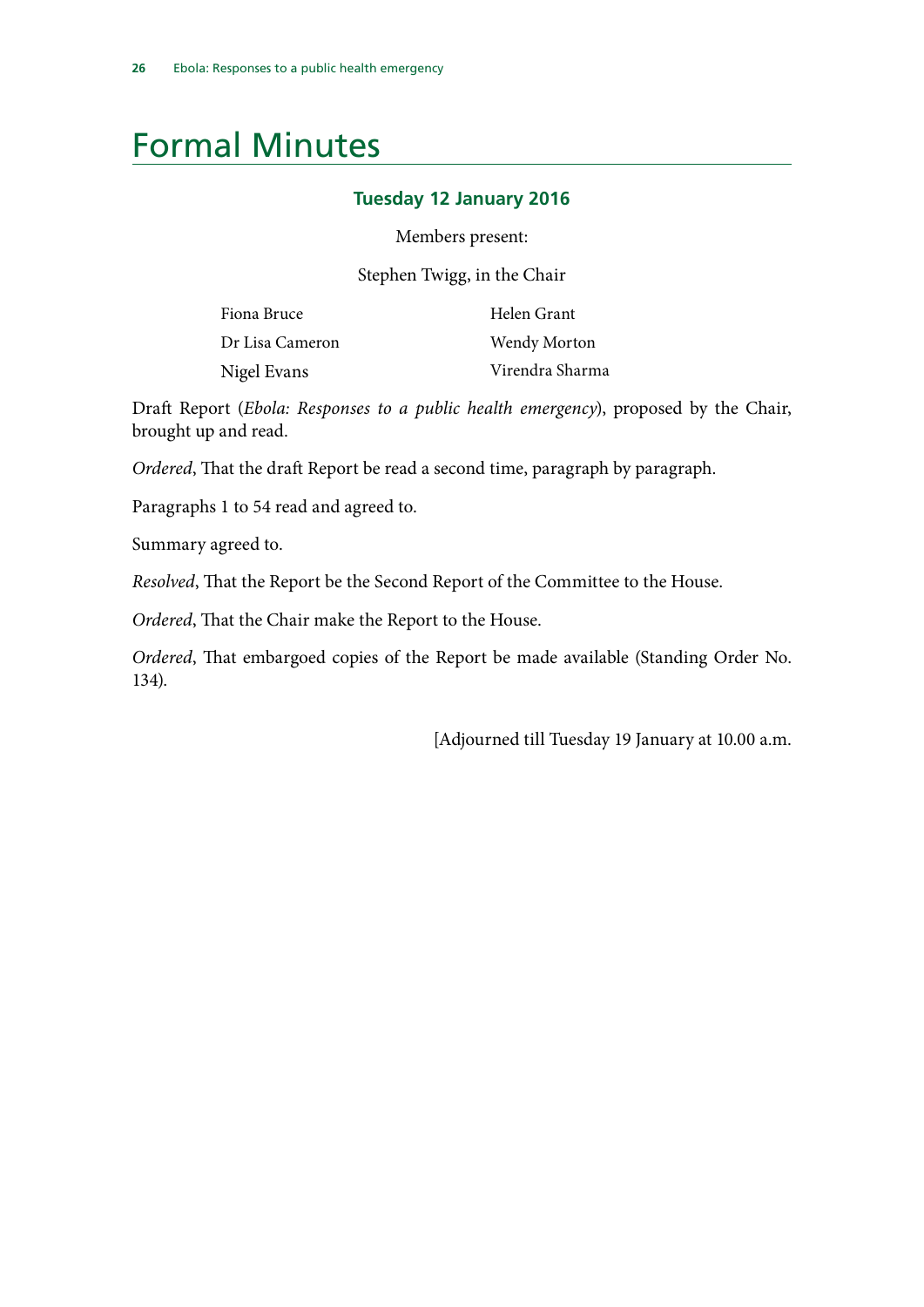### <span id="page-30-0"></span>**Witnesses**

The following witnesses gave evidence. Transcripts can be viewed on the Committee's [inquiry page](http://www.parliament.uk/business/committees/committees-a-z/commons-select/international-development-committee/inquiries/parliament-2015/follow-up-to-the-responses-to-the-ebola-crisis/).

| <b>Tuesday 10 November 2015</b>                                                                                                                                                                                                                                                                                                                                  | Question number |
|------------------------------------------------------------------------------------------------------------------------------------------------------------------------------------------------------------------------------------------------------------------------------------------------------------------------------------------------------------------|-----------------|
| Andre Heller-Perache, Head of Programmes, Médecins Sans Frontières UK,<br>Annie Wilkinson, Post Doctorate Researcher, Institute of Development<br>Studies, and Dr Jeremy Farrar, Director, Wellcome Trust                                                                                                                                                        | $Q1 - 27$       |
| Dr Oliver Johnson, Former Programme Director, King's Sierra Leone<br>Partnership, and Professor John Edmunds, Faculty of Epidemiology and<br>Population Health, London School of Hygiene and Tropical Medicine                                                                                                                                                   | $Q28 - 47$      |
| <b>Wednesday 25 November 2015, Morning Session</b>                                                                                                                                                                                                                                                                                                               |                 |
| Dr David Nabarro, United Nations Secretary-General's Special Envoy on<br>Ebola                                                                                                                                                                                                                                                                                   | Q48-62          |
| <b>Wednesday 25 November 2015, Afternoon Session</b>                                                                                                                                                                                                                                                                                                             |                 |
| Dr Bruce Aylward, Special Representative for the Ebola Response, World<br><b>Health Organization</b>                                                                                                                                                                                                                                                             | $Q63 - 101$     |
| <b>Monday 30 November 2015</b>                                                                                                                                                                                                                                                                                                                                   |                 |
| Rt Hon Justine Greening MP, Secretary of State for International<br>Development, Marshall Elliott, Director, Joint Inter Agency Taskforce for<br>Ebola, Department for International Development, Brigadier Tim Bevis,<br>Head of Strategic Studies, Ministry of Defence, and Tim Baxter, Deputy<br>Director, Health Protection Programmes, Department of Health | Q102-141        |
|                                                                                                                                                                                                                                                                                                                                                                  |                 |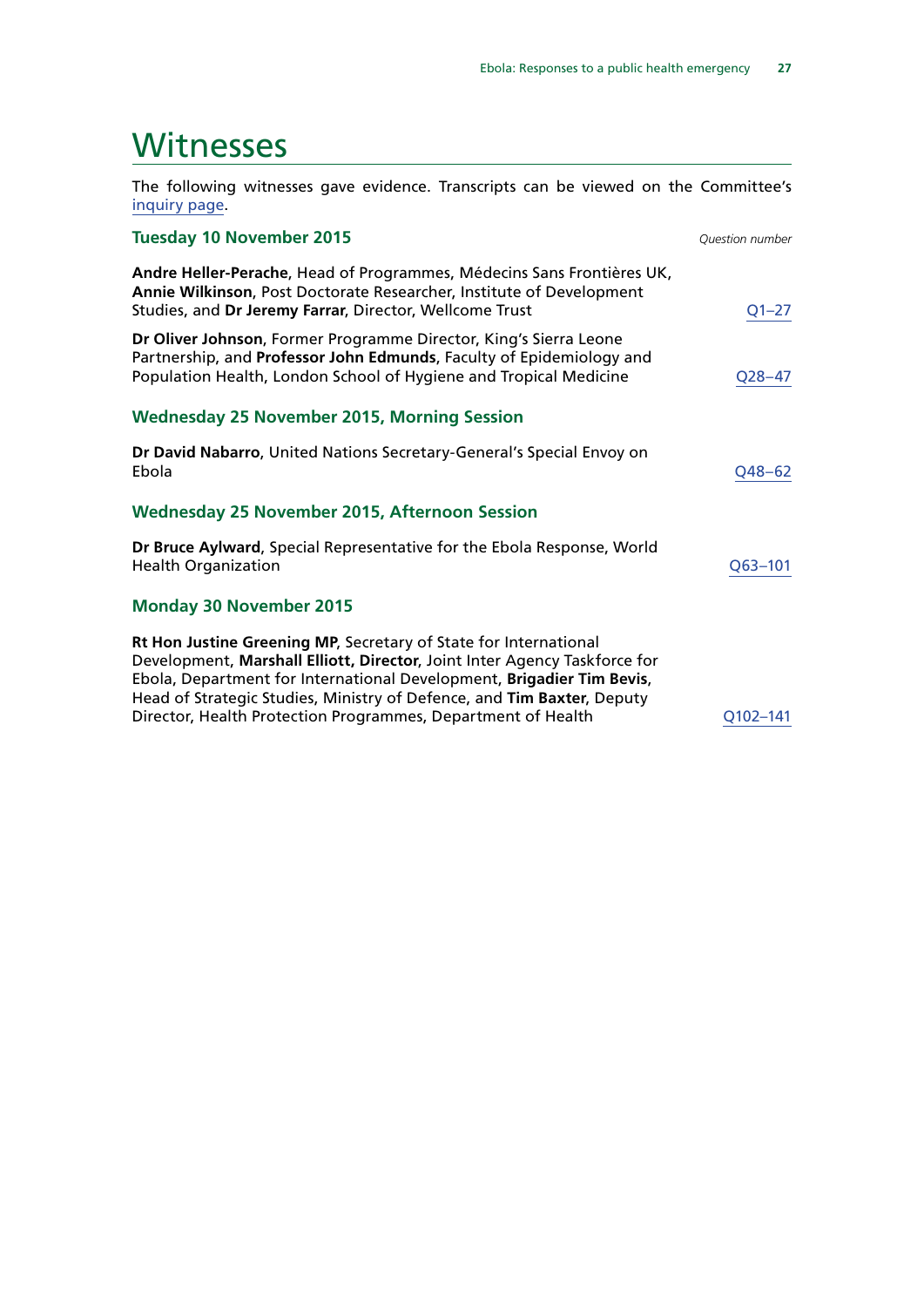# <span id="page-31-0"></span>Published written evidence

The following written evidence was received and can be viewed on the Committee's [inquiry web page.](http://www.parliament.uk/business/committees/committees-a-z/commons-select/international-development-committee/inquiries/parliament-2015/follow-up-to-the-responses-to-the-ebola-crisis/) EBO numbers are generated by the evidence processing system and so may not be complete.

- 1 Actionaid Uk [\(EBO0010\)](http://data.parliament.uk/WrittenEvidence/CommitteeEvidence.svc/EvidenceDocument/International%20Development/Ebola%20Responses%20to%20a%20public%20health%20emergency/written/21630.html)
- 2 Adam Smith International ([EBO0018](http://data.parliament.uk/WrittenEvidence/CommitteeEvidence.svc/EvidenceDocument/International%20Development/Ebola%20Responses%20to%20a%20public%20health%20emergency/written/21659.html))
- 3 Africa Appg ([EBO0022\)](http://data.parliament.uk/WrittenEvidence/CommitteeEvidence.svc/EvidenceDocument/International%20Development/Ebola%20Responses%20to%20a%20public%20health%20emergency/written/21838.html)
- 4 CAFOD [\(EBO0021\)](http://data.parliament.uk/WrittenEvidence/CommitteeEvidence.svc/EvidenceDocument/International%20Development/Ebola%20Responses%20to%20a%20public%20health%20emergency/written/21785.html)
- 5 CAFOD Christian Aid, Islamic Relief and Tearfund Joint submission [\(EBO0011\)](http://data.parliament.uk/WrittenEvidence/CommitteeEvidence.svc/EvidenceDocument/International%20Development/Ebola%20Responses%20to%20a%20public%20health%20emergency/written/21633.html)
- 6 Christian Aid ([EBO0006](http://data.parliament.uk/WrittenEvidence/CommitteeEvidence.svc/EvidenceDocument/International%20Development/Ebola%20Responses%20to%20a%20public%20health%20emergency/written/21608.html))
- 7 Department for International Development Annex A ([EBO0027\)](http://data.parliament.uk/writtenevidence/committeeevidence.svc/evidencedocument/international-development-committee/ebola-responses-to-a-public-health-emergency/written/26465.html)
- 8 Department For International Development Annex B ([EBO0028\)](http://data.parliament.uk/writtenevidence/committeeevidence.svc/evidencedocument/international-development-committee/ebola-responses-to-a-public-health-emergency/written/26609.html)
- 9 Department for International Development ([EBO0019\)](http://data.parliament.uk/WrittenEvidence/CommitteeEvidence.svc/EvidenceDocument/International%20Development/Ebola%20Responses%20to%20a%20public%20health%20emergency/written/21667.html)
- 10 Glaxosmithkline ([EBO0020\)](http://data.parliament.uk/WrittenEvidence/CommitteeEvidence.svc/EvidenceDocument/International%20Development/Ebola%20Responses%20to%20a%20public%20health%20emergency/written/21710.html)
- 11 Health Poverty Action ([EBO0015](http://data.parliament.uk/WrittenEvidence/CommitteeEvidence.svc/EvidenceDocument/International%20Development/Ebola%20Responses%20to%20a%20public%20health%20emergency/written/21652.html))
- 12 Institute of Development Studies ([EBO0001](http://data.parliament.uk/WrittenEvidence/CommitteeEvidence.svc/EvidenceDocument/International%20Development/Ebola%20Responses%20to%20a%20public%20health%20emergency/written/21202.html))
- 13 Malaria Consortium [\(EBO0005\)](http://data.parliament.uk/WrittenEvidence/CommitteeEvidence.svc/EvidenceDocument/International%20Development/Ebola%20Responses%20to%20a%20public%20health%20emergency/written/21585.html)
- 14 Marie Stopes International [\(EBO0003](http://data.parliament.uk/WrittenEvidence/CommitteeEvidence.svc/EvidenceDocument/International%20Development/Ebola%20Responses%20to%20a%20public%20health%20emergency/written/21580.html))
- 15 Médecins Sans Frontières ([EBO0025\)](http://data.parliament.uk/WrittenEvidence/CommitteeEvidence.svc/EvidenceDocument/International%20Development/Ebola%20Responses%20to%20a%20public%20health%20emergency/written/23409.html)
- 16 Medical Research Council ([EBO0013](http://data.parliament.uk/WrittenEvidence/CommitteeEvidence.svc/EvidenceDocument/International%20Development/Ebola%20Responses%20to%20a%20public%20health%20emergency/written/21649.html))
- 17 Pamoja Communications ([EBO0007](http://data.parliament.uk/WrittenEvidence/CommitteeEvidence.svc/EvidenceDocument/International%20Development/Ebola%20Responses%20to%20a%20public%20health%20emergency/written/21611.html))
- 18 Rebuild Research Programme Consortium ([EBO0017](http://data.parliament.uk/WrittenEvidence/CommitteeEvidence.svc/EvidenceDocument/International%20Development/Ebola%20Responses%20to%20a%20public%20health%20emergency/written/21657.html))
- 19 Riders For Health [\(EBO0023](http://data.parliament.uk/WrittenEvidence/CommitteeEvidence.svc/EvidenceDocument/International%20Development/Ebola%20Responses%20to%20a%20public%20health%20emergency/written/21916.html))
- 20 Royal College of Paediatrics and Child Health ([EBO0002](http://data.parliament.uk/WrittenEvidence/CommitteeEvidence.svc/EvidenceDocument/International%20Development/Ebola%20Responses%20to%20a%20public%20health%20emergency/written/21494.html))
- 21 Save the Children [\(EBO0014\)](http://data.parliament.uk/WrittenEvidence/CommitteeEvidence.svc/EvidenceDocument/International%20Development/Ebola%20Responses%20to%20a%20public%20health%20emergency/written/21650.html)
- 22 The Overseas Development Institute [\(EBO0009\)](http://data.parliament.uk/WrittenEvidence/CommitteeEvidence.svc/EvidenceDocument/International%20Development/Ebola%20Responses%20to%20a%20public%20health%20emergency/written/21613.html)
- 23 THET ([EBO0012\)](http://data.parliament.uk/WrittenEvidence/CommitteeEvidence.svc/EvidenceDocument/International%20Development/Ebola%20Responses%20to%20a%20public%20health%20emergency/written/21634.html)
- 24 Unison ([EBO0016](http://data.parliament.uk/WrittenEvidence/CommitteeEvidence.svc/EvidenceDocument/International%20Development/Ebola%20Responses%20to%20a%20public%20health%20emergency/written/21655.html))
- 25 United Nations Development Programme (UNDP) ([EBO0026\)](http://data.parliament.uk/WrittenEvidence/CommitteeEvidence.svc/EvidenceDocument/International%20Development/Ebola%20Responses%20to%20a%20public%20health%20emergency/written/25724.html)
- 26 Wellcome Trust [\(EBO0024](http://data.parliament.uk/WrittenEvidence/CommitteeEvidence.svc/EvidenceDocument/International%20Development/Ebola%20Responses%20to%20a%20public%20health%20emergency/written/22898.html))
- 27 World Vision UK [\(EBO0004\)](http://data.parliament.uk/WrittenEvidence/CommitteeEvidence.svc/EvidenceDocument/International%20Development/Ebola%20Responses%20to%20a%20public%20health%20emergency/written/21582.html)